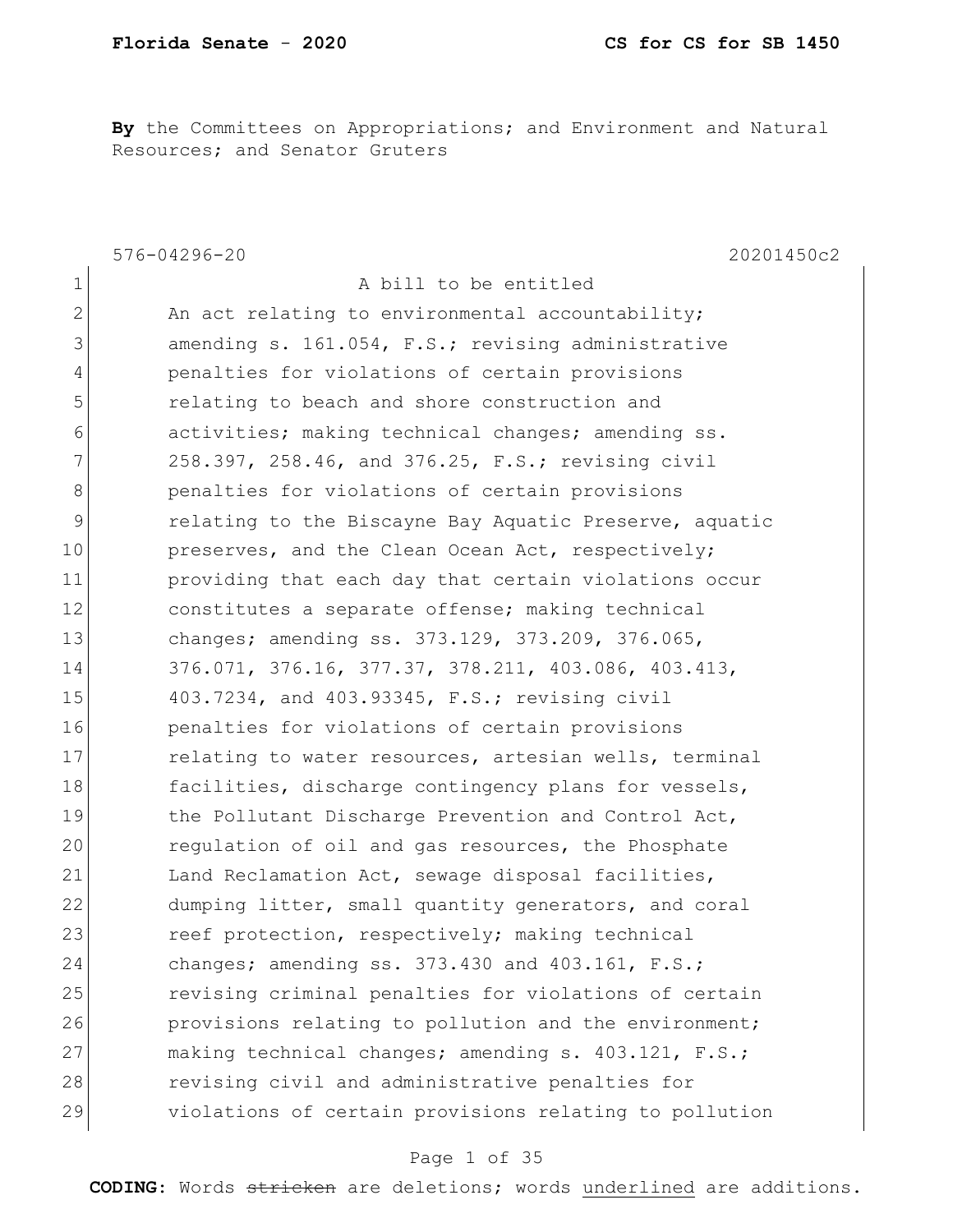|    | 20201450c2<br>576-04296-20                               |
|----|----------------------------------------------------------|
| 30 | and the environment; providing that each day that        |
| 31 | certain violations occur constitutes a separate          |
| 32 | offense; increasing the amount of penalties that can     |
| 33 | be assessed administratively; making technical           |
| 34 | changes; amending s. 403.141, F.S.; revising civil       |
| 35 | penalties for violations of certain provisions           |
| 36 | relating to pollution and the environment; providing     |
| 37 | that each day that the cause of unauthorized             |
| 38 | discharges of domestic wastewater is not addressed       |
| 39 | constitutes a separate offense until the violation is    |
| 40 | resolved by order or judgment; amending ss. 403.726      |
| 41 | and 403.727, F.S.; revising civil penalties for          |
| 42 | violations of certain provisions relating to hazardous   |
| 43 | waste; making technical changes; creating ss. 125.569    |
| 44 | and 166.0481, F.S.; defining the term "sanitary sewer    |
| 45 | lateral"; encouraging counties and municipalities,       |
| 46 | respectively, to establish a sanitary sewer lateral      |
| 47 | inspection program by a specified date; providing        |
| 48 | parameters for such a program; creating s. 689.301,      |
| 49 | F.S.; requiring a seller of real property to disclose    |
| 50 | any known defects in the property's sanitary sewer       |
| 51 | lateral; defining the term "sanitary sewer lateral";     |
| 52 | reenacting s. $823.11(5)$ , F.S., to incorporate the     |
| 53 | amendment made to s. 376.16, F.S., in a reference        |
| 54 | thereto; reenacting ss. 403.077(5), 403.131(2),          |
| 55 | 403.4154(3)(d), and 403.860(5), F.S., to incorporate     |
| 56 | the amendment made to s. $403.121$ , F.S., in references |
| 57 | thereto; reenacting ss. 403.708(10), 403.7191(7), and    |
| 58 | 403.811, F.S., to incorporate the amendment made to s.   |

# Page 2 of 35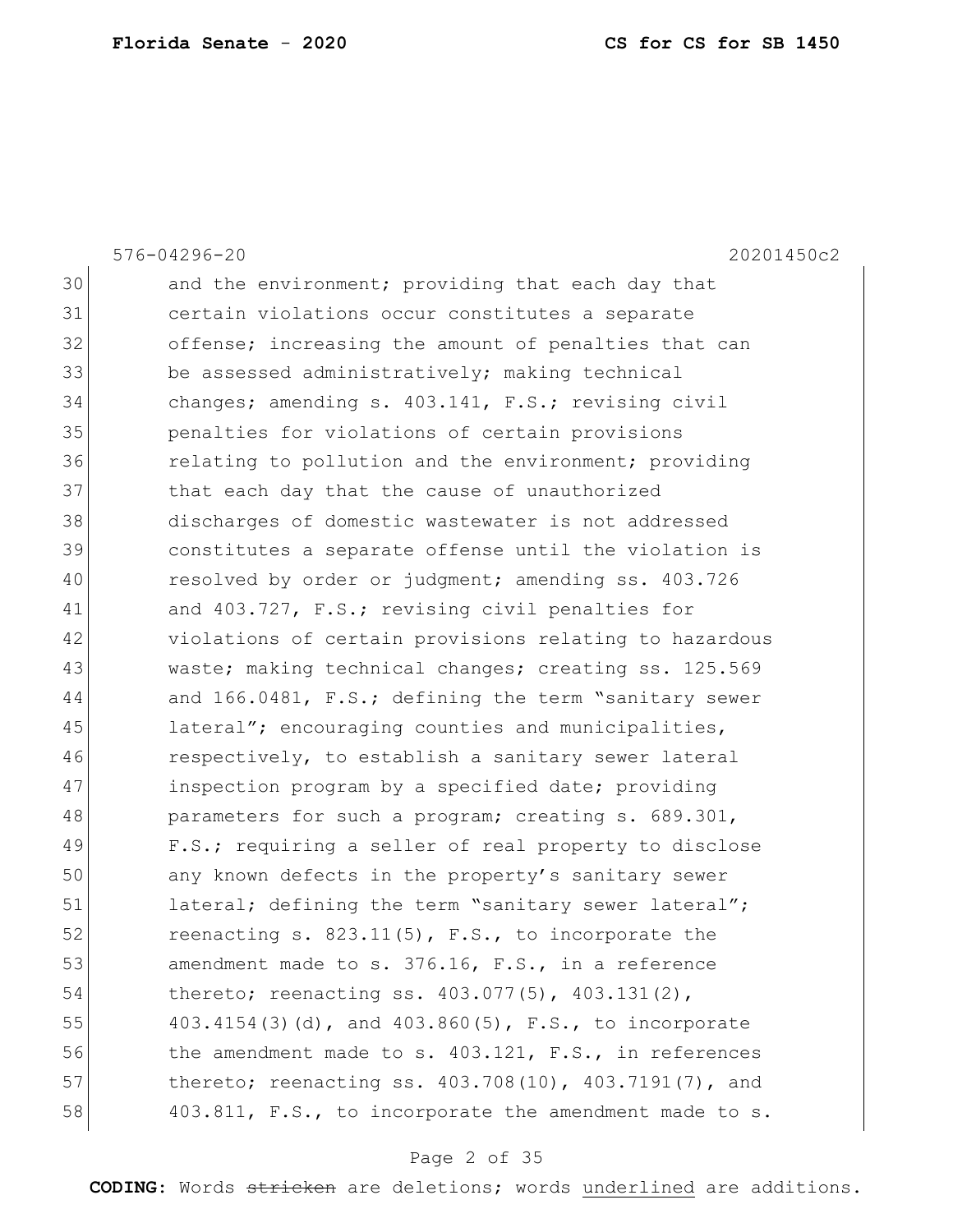|    | 576-04296-20<br>20201450c2                                         |
|----|--------------------------------------------------------------------|
| 59 | 403.141, F.S., in references thereto; reenacting s.                |
| 60 | $403.7255(2)$ , F.S., to incorporate the amendment made            |
| 61 | to s. 403.161, F.S., in a reference thereto;                       |
| 62 | reenacting s. $403.7186(8)$ , F.S., to incorporate the             |
| 63 | amendments made to ss. 403.141 and 403.161, F.S., in               |
| 64 | references thereto; providing an effective date.                   |
| 65 |                                                                    |
| 66 | Be It Enacted by the Legislature of the State of Florida:          |
| 67 |                                                                    |
| 68 | Section 1. Subsection (1) of section 161.054, Florida              |
| 69 | Statutes, is amended to read:                                      |
| 70 | 161.054 Administrative fines; liability for damage; liens.-        |
| 71 | (1) In addition to the penalties provided for in ss.               |
| 72 | 161.052, 161.053, and 161.121, any person, firm, corporation, or   |
| 73 | governmental agency, or agent thereof, refusing to comply with     |
| 74 | or willfully violating any of the provisions of s. 161.041, s.     |
| 75 | 161.052, or s. 161.053, or any rule or order prescribed by the     |
| 76 | department thereunder, shall incur a fine for each offense in an   |
| 77 | amount up to \$15,000 \$10,000 to be fixed, imposed, and collected |
| 78 | by the department. Each day during any portion of which such       |
| 79 | violation occurs constitutes a separate offense.                   |
| 80 | Section 2. Subsection (7) of section 258.397, Florida              |
| 81 | Statutes, is amended to read:                                      |
| 82 | 258.397 Biscayne Bay Aquatic Preserve.-                            |
| 83 | (7) ENFORCEMENT. The provisions of This section may be             |
| 84 | enforced in accordance with the provisions of s. 403.412. In       |
| 85 | addition, the Department of Legal Affairs may is authorized to     |
| 86 | bring an action for civil penalties of \$7,500 \$5,000 per day     |
| 87 | against any person, natural or corporate, who violates the         |
|    | Page 3 of 35                                                       |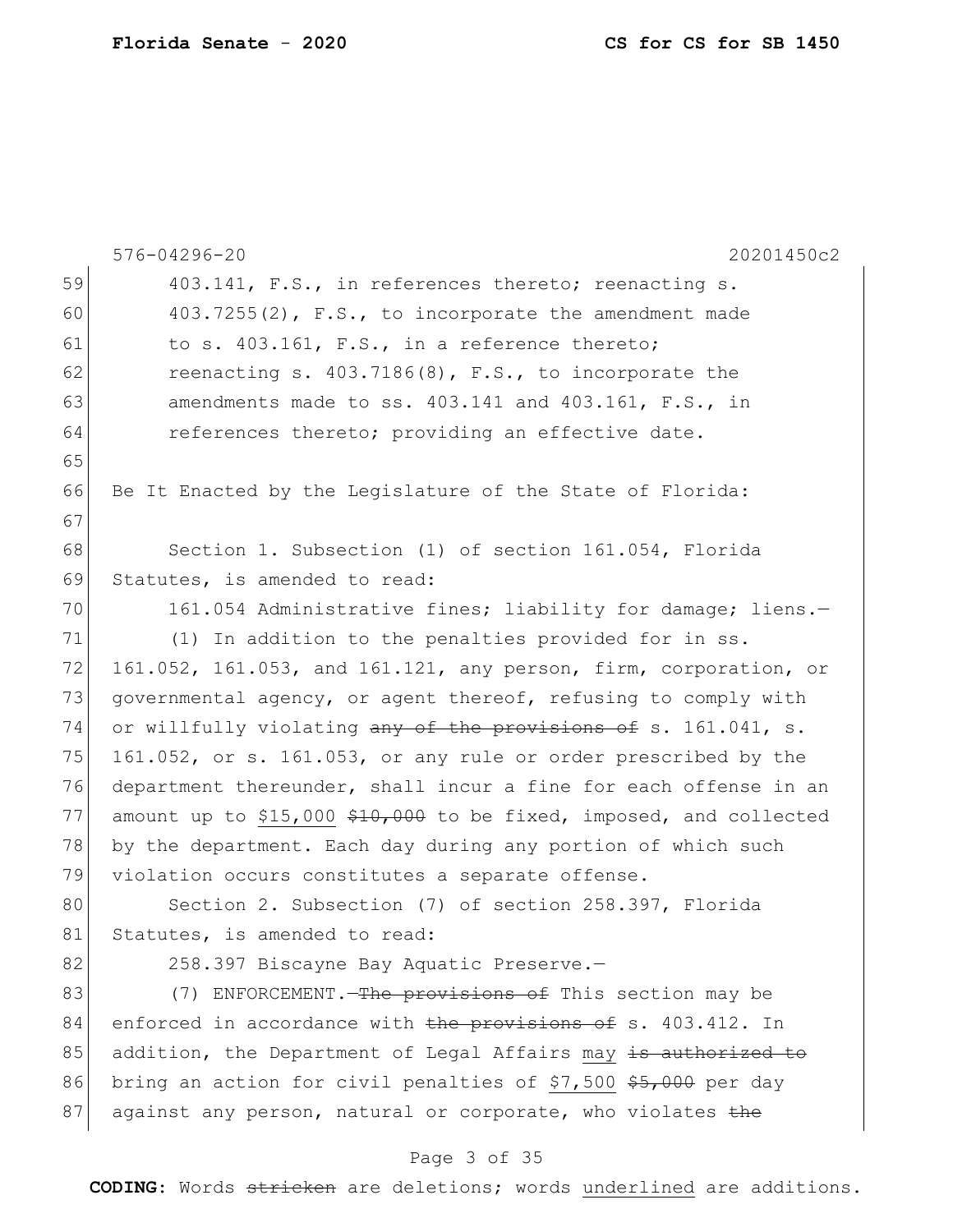|     | 576-04296-20<br>20201450c2                                        |  |  |  |  |  |  |  |  |  |
|-----|-------------------------------------------------------------------|--|--|--|--|--|--|--|--|--|
| 88  | provisions of this section or any rule or regulation issued       |  |  |  |  |  |  |  |  |  |
| 89  | hereunder. Each day during any portion of which such violation    |  |  |  |  |  |  |  |  |  |
| 90  | occurs constitutes a separate offense. Enforcement of applicable  |  |  |  |  |  |  |  |  |  |
| 91  | state regulations shall be supplemented by the Miami-Dade County  |  |  |  |  |  |  |  |  |  |
| 92  | Department of Environmental Resources Management through the      |  |  |  |  |  |  |  |  |  |
| 93  | creation of a full-time enforcement presence along the Miami      |  |  |  |  |  |  |  |  |  |
| 94  | River.                                                            |  |  |  |  |  |  |  |  |  |
| 95  | Section 3. Section 258.46, Florida Statutes, is amended to        |  |  |  |  |  |  |  |  |  |
| 96  | read:                                                             |  |  |  |  |  |  |  |  |  |
| 97  | 258.46 Enforcement; violations; penalty. The provisions of        |  |  |  |  |  |  |  |  |  |
| 98  | This act may be enforced by the Board of Trustees of the          |  |  |  |  |  |  |  |  |  |
| 99  | Internal Improvement Trust Fund or in accordance with the         |  |  |  |  |  |  |  |  |  |
| 100 | provisions of s. 403.412. However, any violation by any person,   |  |  |  |  |  |  |  |  |  |
| 101 | natural or corporate, of the provisions of this act or any rule   |  |  |  |  |  |  |  |  |  |
| 102 | or regulation issued hereunder is shall be further punishable by  |  |  |  |  |  |  |  |  |  |
| 103 | a civil penalty of not less than \$750 \$500 per day or more than |  |  |  |  |  |  |  |  |  |
| 104 | \$7,500 \$5,000 per day of such violation. Each day during any    |  |  |  |  |  |  |  |  |  |
| 105 | portion of which such violation occurs constitutes a separate     |  |  |  |  |  |  |  |  |  |
| 106 | offense.                                                          |  |  |  |  |  |  |  |  |  |
| 107 | Section 4. Subsections $(5)$ and $(7)$ of section 373.129,        |  |  |  |  |  |  |  |  |  |
| 108 | Florida Statutes, are amended to read:                            |  |  |  |  |  |  |  |  |  |
| 109 | 373.129 Maintenance of actions. The department, the               |  |  |  |  |  |  |  |  |  |
| 110 | governing board of any water management district, any local       |  |  |  |  |  |  |  |  |  |
| 111 | board, or a local government to which authority has been          |  |  |  |  |  |  |  |  |  |
| 112 | delegated pursuant to s. $373.103(8)$ , is authorized to commence |  |  |  |  |  |  |  |  |  |
| 113 | and maintain proper and necessary actions and proceedings in any  |  |  |  |  |  |  |  |  |  |
| 114 | court of competent jurisdiction for any of the following          |  |  |  |  |  |  |  |  |  |
| 115 | purposes:                                                         |  |  |  |  |  |  |  |  |  |
| 116 | (5) To recover a civil penalty for each offense in an             |  |  |  |  |  |  |  |  |  |

# Page 4 of 35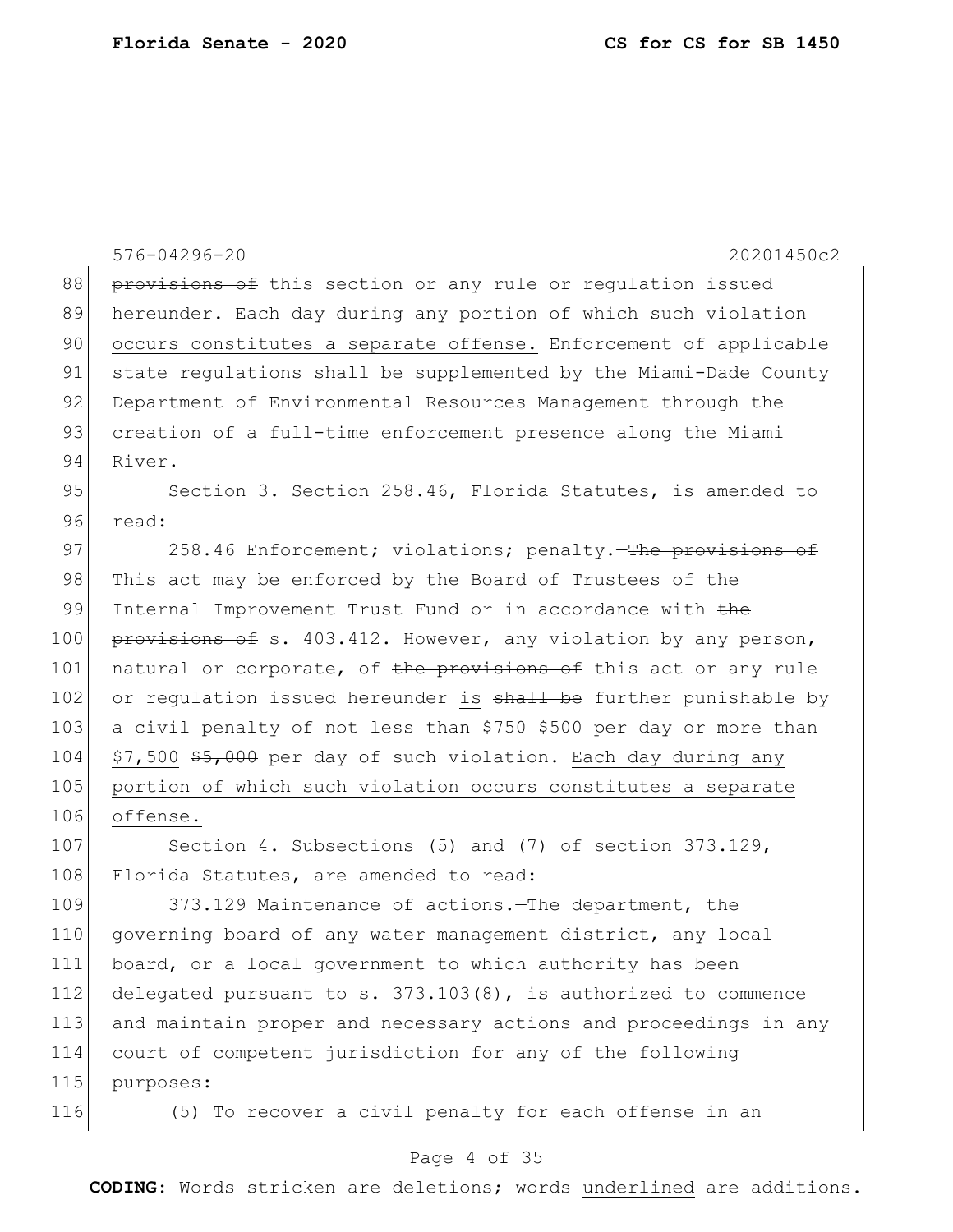576-04296-20 20201450c2 117 amount not to exceed \$15,000 \$10,000 per offense. Each date 118 during which such violation occurs constitutes a separate 119 offense. 120 (a) A civil penalty recovered by a water management 121 district pursuant to this subsection shall be retained and used 122 exclusively by the water management district that collected the 123 money. A civil penalty recovered by the department pursuant to 124 this subsection must be deposited into the Water Quality 125 Assurance Trust Fund established under s. 376.307. 126 (b) A local government that is delegated authority pursuant 127 to s. 373.103(8) may deposit a civil penalty recovered pursuant 128 to this subsection into a local water pollution control program 129 trust fund, notwithstanding the provisions of paragraph (a). 130 However, civil penalties that are deposited in a local water 131 pollution control program trust fund and that are recovered for 132 violations of state water quality standards may be used only to 133 restore water quality in the area that was the subject of the 134 action, and civil penalties that are deposited in a local water 135 pollution control program trust fund and that are recovered for 136 violation of requirements relating to water quantity may be used 137 only to purchase lands and make capital improvements associated 138 with surface water management, or other purposes consistent with 139 the requirements of this chapter for the management and storage

140 of surface water.

141 (7) To enforce the provisions of part IV of this chapter in 142 the same manner and to the same extent as provided in ss. 143 373.430, 403.121(1) and (2), 403.131, 403.141, and 403.161.

144 Section 5. Subsection (3) of section 373.209, Florida 145 Statutes, is amended to read:

## Page 5 of 35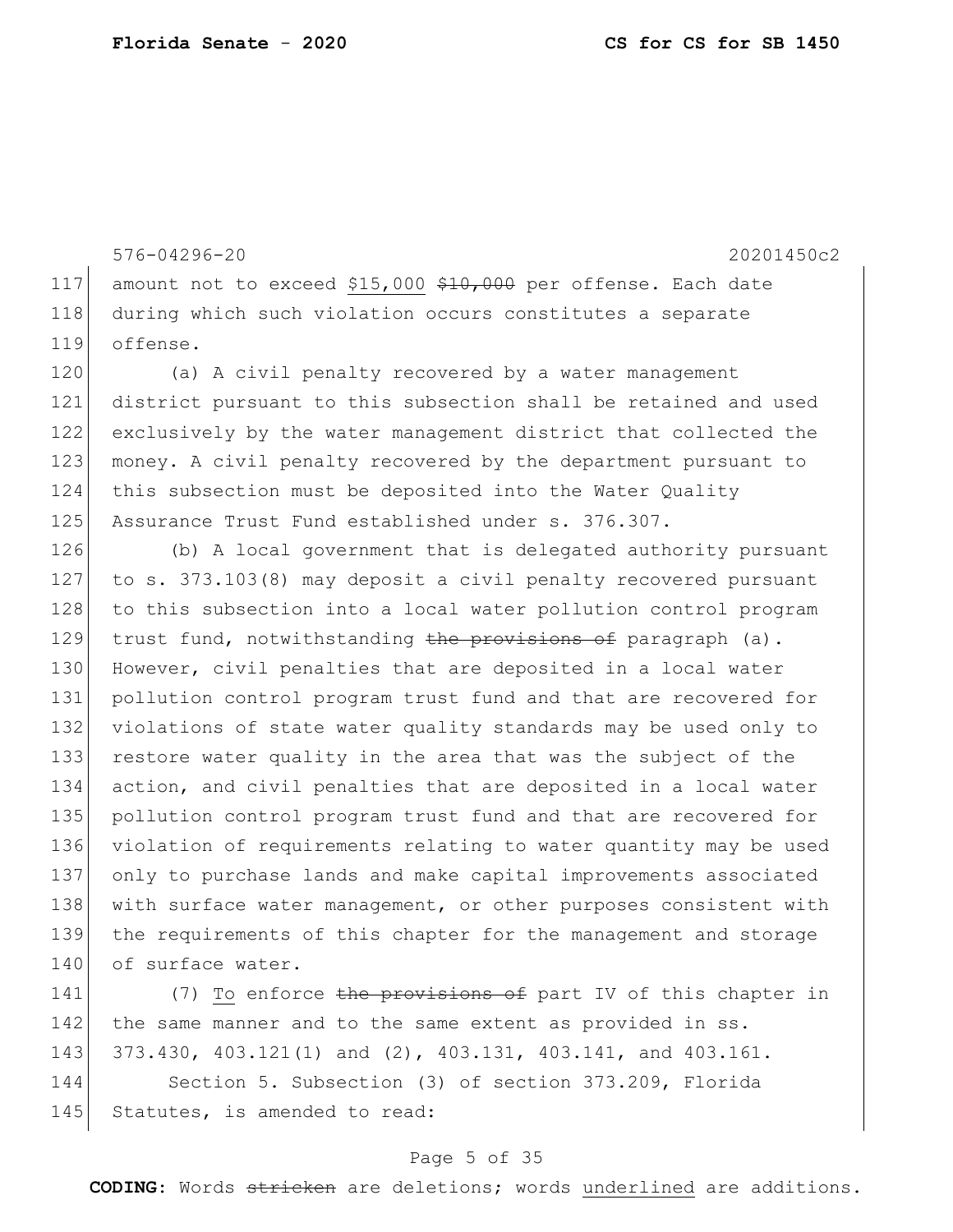576-04296-20 20201450c2 146 373.209 Artesian wells; penalties for violation.-147 (3) Any person who violates any provision of this section 148 is shall be subject to either: 149 (a) The remedial measures provided for in s. 373.436; or 150 (b) A civil penalty of \$150 \$100 a day for each and every 151 day of such violation and for each and every act of violation. 152 The civil penalty may be recovered by the water management board 153 of the water management district in which the well is located or 154 by the department in a suit in a court of competent jurisdiction 155 in the county where the defendant resides, in the county of 156 residence of any defendant if there is more than one defendant, 157 or in the county where the violation took place. The place of 158 suit shall be selected by the board or department, and the suit, 159 by direction of the board or department, shall be instituted and 160 conducted in the name of the board or department by appropriate 161 counsel. The payment of any such damages does not impair or 162 abridge any cause of action which any person may have against 163 the person violating any provision of this section. 164 Section 6. Subsections (2) through (5) of section 373.430,

165 Florida Statutes, are amended to read:

166 373.430 Prohibitions, violation, penalty, intent.

167 (2) A person who Whoever commits a violation specified in 168 subsection (1) is liable for any damage caused and for civil 169 penalties as provided in s. 373.129.

170 (3) A Any person who willfully commits a violation 171 specified in paragraph (1)(a) commits is quilty of a felony of 172 the third degree, punishable as provided in ss.  $775.082(3)(e)$ 173 and 775.083(1)(g), by a fine of not more than \$50,000 or by 174 imprisonment for 5 years, or by both, for each offense. Each day

# Page 6 of 35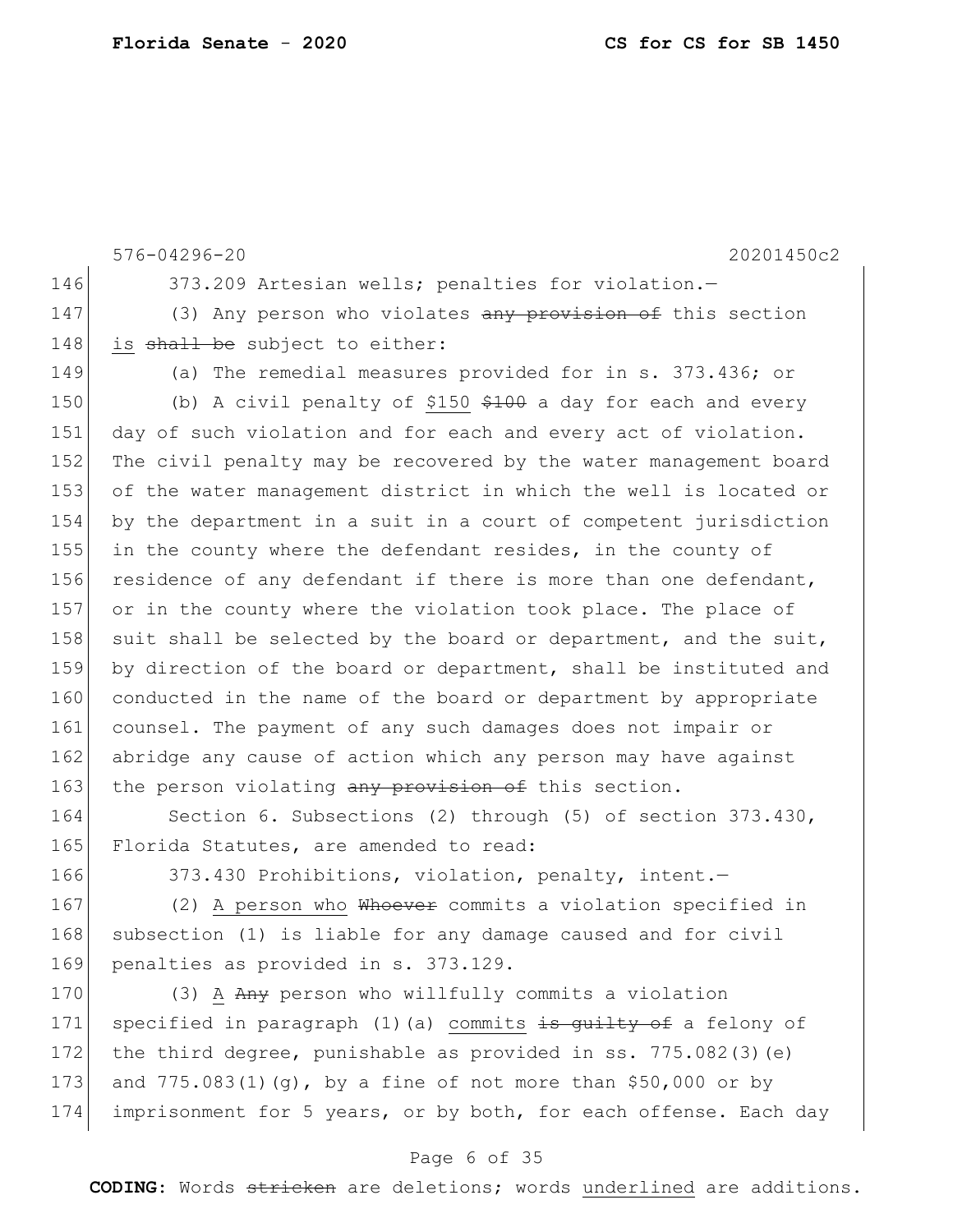576-04296-20 20201450c2 175 during any portion of which such violation occurs constitutes a 176 separate offense. 177 (4) A Any person who commits a violation specified in 178 paragraph (1)(a) or paragraph (1)(b) due to reckless 179 indifference or gross careless disregard commits is quilty of a 180 misdemeanor of the second degree, punishable as provided in ss. 181 775.082(4)(b) and 775.083(1)(g), by a fine of not more than 182  $\mid$  \$10,000 \$5,000 or 60 days in jail, or by both, for each offense. 183 (5) A Any person who willfully commits a violation 184 specified in paragraph (1)(b) or who commits a violation 185 specified in paragraph (1)(c) commits is guilty of a misdemeanor 186 of the first degree, punishable as provided in ss.  $775.082(4)(a)$ 187 and 775.083(1)(g), by a fine of not more than \$10,000 or by 6 188 months in jail, or by both, for each offense. 189 Section 7. Paragraphs (a) and (e) of subsection (5) of 190 section 376.065, Florida Statutes, are amended to read: 191 376.065 Operation of terminal facility without discharge 192 prevention and response certificate prohibited; penalty.-193 (5)(a) A person who violates this section or the terms and 194 requirements of such certification commits a noncriminal 195 infraction. The civil penalty for any such infraction shall be 196 \$750 \$500, except as otherwise provided in this section. 197 (e) A person who elects to appear before the county court 198 or who is required to so appear waives the limitations of the 199 civil penalty specified in paragraph (a). The court, after a

200 hearing, shall make a determination as to whether an infraction 201 has been committed. If the commission of the infraction is 202 proved, the court shall impose a civil penalty of \$750 \$500. 203 Section 8. Paragraphs (a) and (e) of subsection (2) of

# Page 7 of 35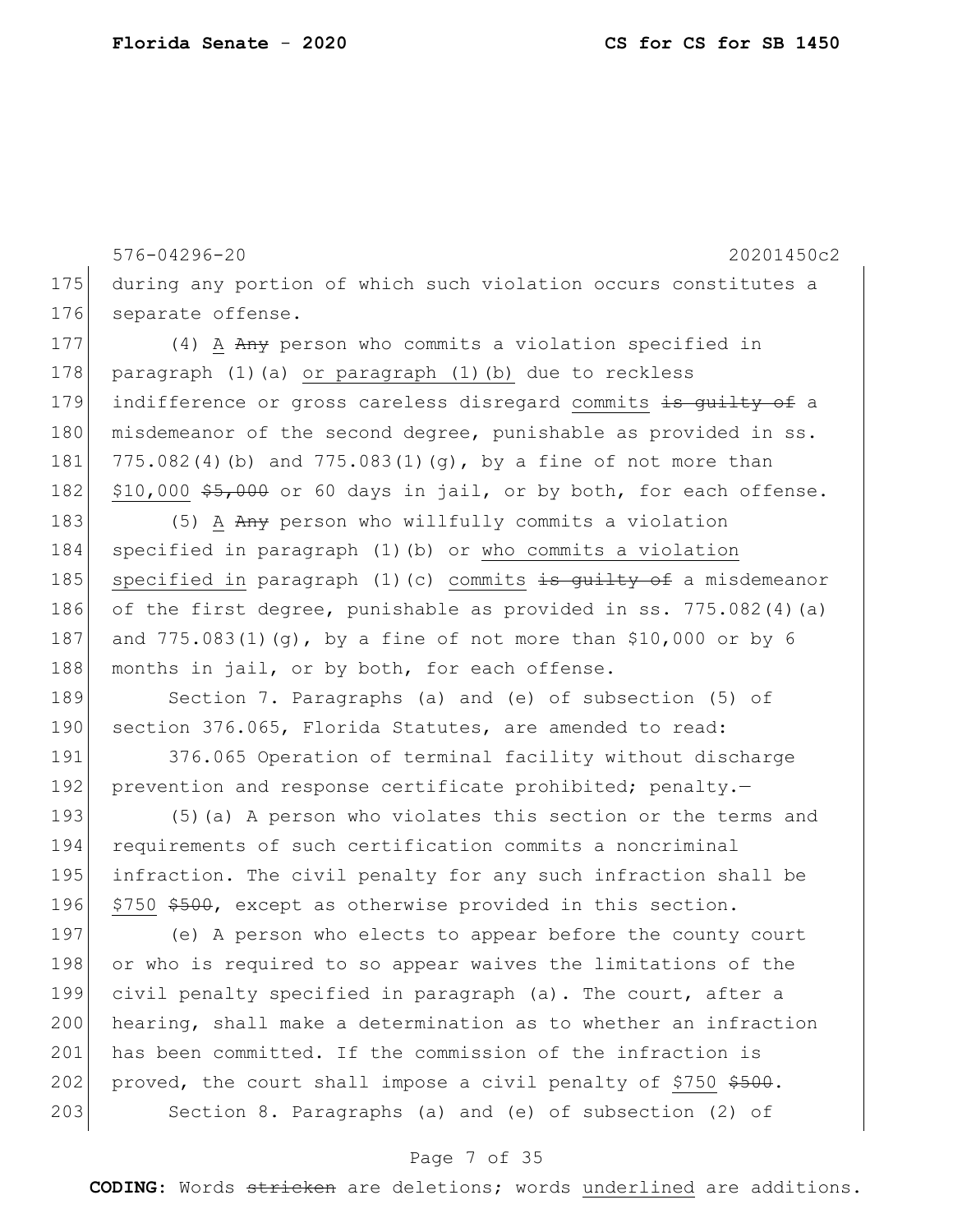576-04296-20 20201450c2 204 section 376.071, Florida Statutes, are amended to read: 205 376.071 Discharge contingency plan for vessels. 206  $(2)$  (a) A master of a vessel that violates subsection  $(1)$ 207 commits a noncriminal infraction and shall be cited for such 208 infraction. The civil penalty for such an infraction shall be 209  $\frac{57}{500}$  \$5,000, except as otherwise provided in this subsection. 210 (e) A person who elects to appear before the county court 211 or who is required to appear waives the limitations of the civil 212 penalty specified in paragraph (a). The court, after a hearing, 213 shall make a determination as to whether an infraction has been 214 committed. If the commission of the infraction is proved, the 215 court shall impose a civil penalty of  $$7,500$   $$5,000$ . 216 Section 9. Section 376.16, Florida Statutes, is amended to 217 read: 218 376.16 Enforcement and penalties.-219 (1) It is unlawful for any person to violate any provision 220  $\leftarrow$  ss. 376.011-376.21 or any rule or order of the department 221 made pursuant to this act. A violation is shall be punishable by 222 a civil penalty of up to \$75,000 \$50,000 per violation per day 223 to be assessed by the department. Each day during any portion of 224 which the violation occurs constitutes a separate offense. The 225 penalty provisions of this subsection do shall not apply to any 226 discharge promptly reported and removed by a person responsible, 227 in accordance with the rules and orders of the department, or to 228 any discharge of pollutants equal to or less than 5 gallons. 229 (2) In addition to the penalty provisions which may apply

230 under subsection  $(1)$ , a person responsible for two or more 231 discharges of any pollutant reported pursuant to s. 376.12 232 within a 12-month period at the same facility commits a

## Page 8 of 35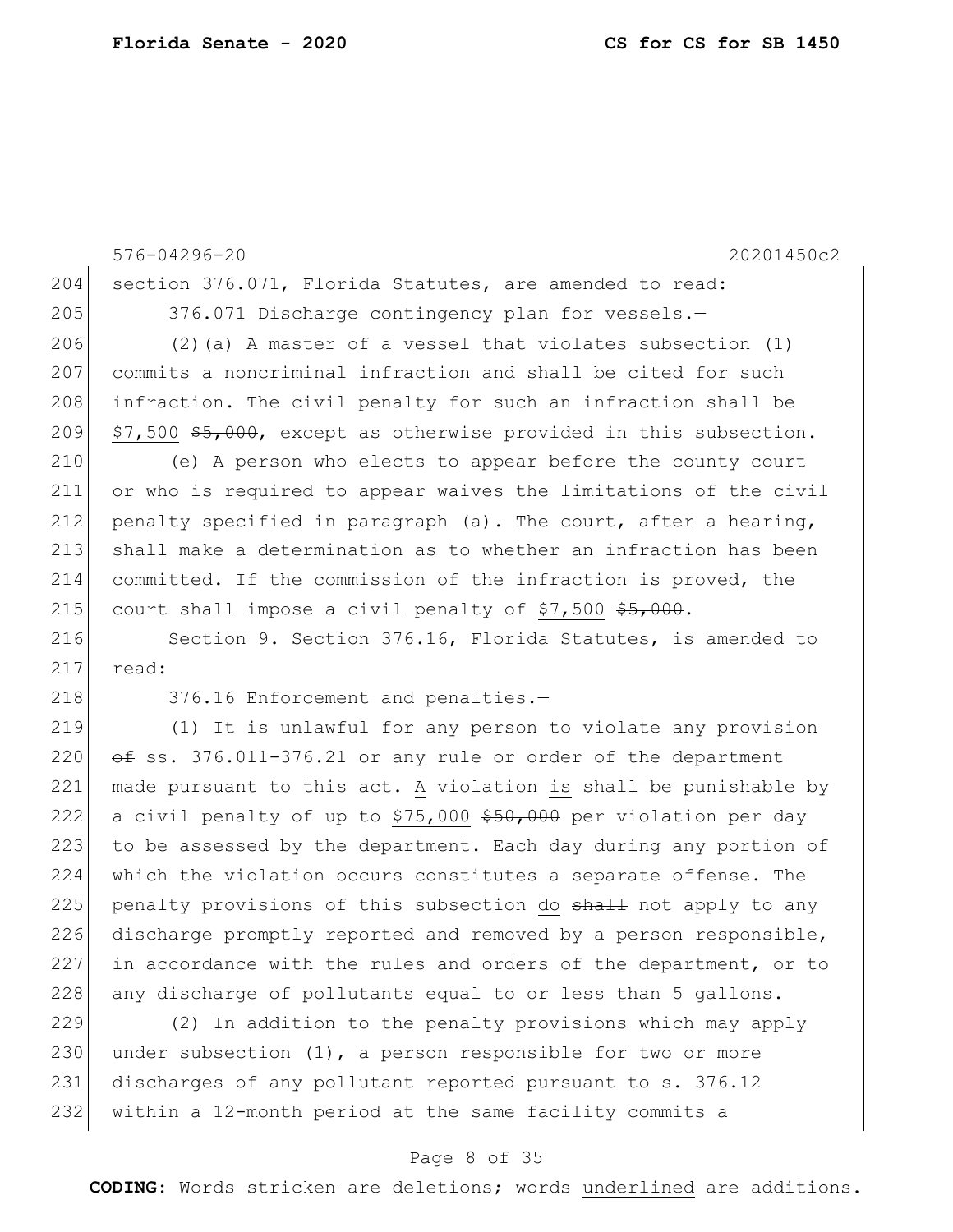576-04296-20 20201450c2 233 noncriminal infraction and shall be cited by the department for 234 such infraction. 235 (a) For discharges of gasoline or diesel over 5 gallons, 236 the civil penalty for the second discharge shall be \$750  $$500$ 237 and the civil penalty for each subsequent discharge within a 12- 238 month period shall be \$1,500  $\frac{1}{200}$ , except as otherwise 239 provided in this section. 240 (b) For discharges of any pollutant other than gasoline or 241 diesel, the civil penalty for a second discharge shall be \$3,750 242  $\frac{242}{100}$   $\frac{22}{100}$  and the civil penalty for each subsequent discharge 243 within a 12-month period shall be  $$7,500$   $$5,000$ , except as 244 otherwise provided in this section. 245 (3) A person responsible for two or more discharges of any 246 pollutant reported pursuant to  $s. 376.12$  within a 12-month 247 period at the same facility commits a noncriminal infraction and 248 shall be cited by the department for such infraction. 249 (a) For discharges of gasoline or diesel equal to or less 250 than 5 gallons, the civil penalty shall be \$75  $$50$  for each 251 discharge subsequent to the first. 252 (b) For discharges of pollutants other than gasoline or 253 diesel equal to or less than 5 gallons, the civil penalty shall 254 be \$150 \$100 for each discharge subsequent to the first. 255 (4) A person charged with a noncriminal infraction pursuant 256 to subsection (2) or subsection (3) may: 257 (a) Pay the civil penalty; 258 (b) Post a bond equal to the amount of the applicable civil 259 penalty; or 260 (c) Sign and accept a citation indicating a promise to

### Page 9 of 35

261 appear before the county court.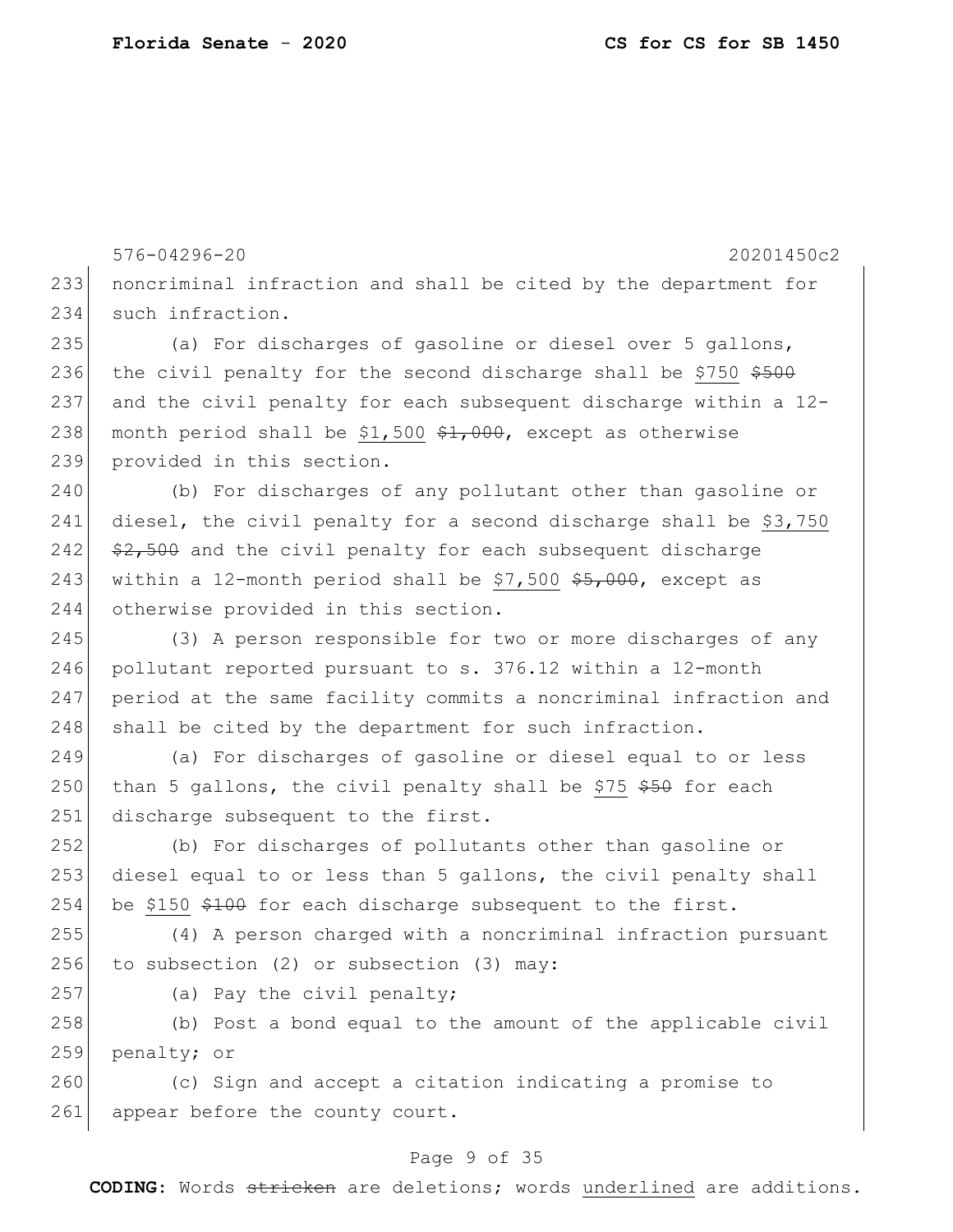|     | 576-04296-20<br>20201450c2                                        |
|-----|-------------------------------------------------------------------|
| 262 |                                                                   |
| 263 | The department employee authorized to issue these citations may   |
| 264 | indicate on the citation the time and location of the scheduled   |
| 265 | hearing and shall indicate the applicable civil penalty.          |
| 266 | (5) Any person who willfully refuses to post bond or accept       |
| 267 | and sign a citation commits a misdemeanor of the second degree,   |
| 268 | punishable as provided in s. 775.082 or s. 775.083.               |
| 269 | (6) After compliance with paragraph (4) (b) or paragraph          |
| 270 | $(4)$ (c), any person charged with a noncriminal infraction under |
| 271 | subsection (2) or subsection (3) may:                             |
| 272 | (a) Pay the civil penalty, either by mail or in person,           |
| 273 | within 30 days after the date of receiving the citation; or       |
| 274 | (b) If the person has posted bond, forfeit the bond by not        |
| 275 | appearing at the designated time and location.                    |
| 276 |                                                                   |
| 277 | A person cited for an infraction under this section who pays the  |
| 278 | civil penalty or forfeits the bond has admitted the infraction    |
| 279 | and waives the right to a hearing on the issue of commission of   |
| 280 | the infraction. Such admission may not be used as evidence in     |
| 281 | any other proceeding.                                             |
| 282 | (7) Any person who elects to appear before the county court       |
| 283 | or who is required to appear waives the limitations of the civil  |
| 284 | penalties specified in subsection (2). The court, after a         |
| 285 | hearing, shall make a determination as to whether an infraction   |
| 286 | has been committed. If the commission of an infraction is         |
| 287 | proved, the court may impose a civil penalty up to, but not       |
| 288 | exceeding, \$750 \$500 for the second discharge of gasoline or    |
| 289 | diesel and a civil penalty up to, but not exceeding, \$1,500      |
| 290 | \$1,000 for each subsequent discharge of gasoline or diesel       |

# Page 10 of 35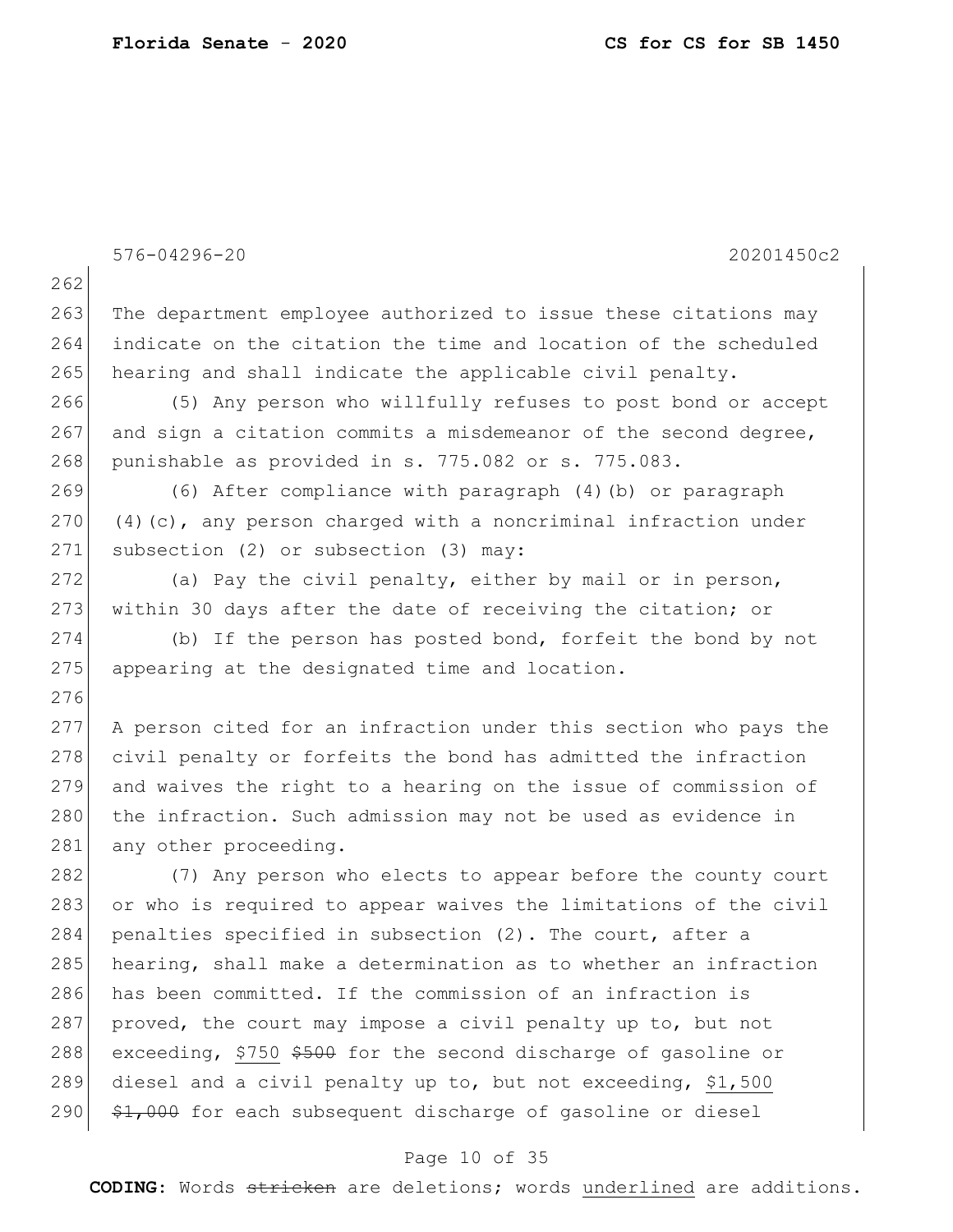576-04296-20 20201450c2

291 within a 12-month period.

 (8) Any person who elects to appear before the county court or who is required to appear waives the limitations of the civil penalties specified in subsection (2) or subsection (3). The 295 court, after a hearing, shall make a determination as to whether an infraction has been committed. If the commission of an 297 infraction is proved, the court may impose a civil penalty up 298 to, but not exceeding, \$7,500  $$5,000$  for the second discharge of pollutants other than gasoline or diesel and a civil penalty up 300 to, but not exceeding, \$15,000  $$10,000$  for each subsequent discharge of pollutants other than gasoline or diesel within a 302 12-month period.

 (9) At a hearing under this section, the commission of a charged offense must be proved by the greater weight of the evidence.

 (10) A person who is found by a hearing official to have committed an infraction may appeal that finding to the circuit court.

 (11) Any person who has not posted bond and who neither pays the applicable civil penalty, as specified in subsection (2) or subsection (3) within 30 days of receipt of the citation nor appears before the court commits a misdemeanor of the second degree, punishable as provided in s. 775.082 or s. 775.083.

 (12) Any person who makes or causes to be made a false 315 statement that which the person does not believe to be true in 316 response to requirements of the provisions of ss.  $376.011 - 376.21$  commits a felony of the second degree, punishable as provided in 318 s. 775.082, s. 775.083, or s. 775.084.

Section 10. Paragraph (a) of subsection (6) of section

## Page 11 of 35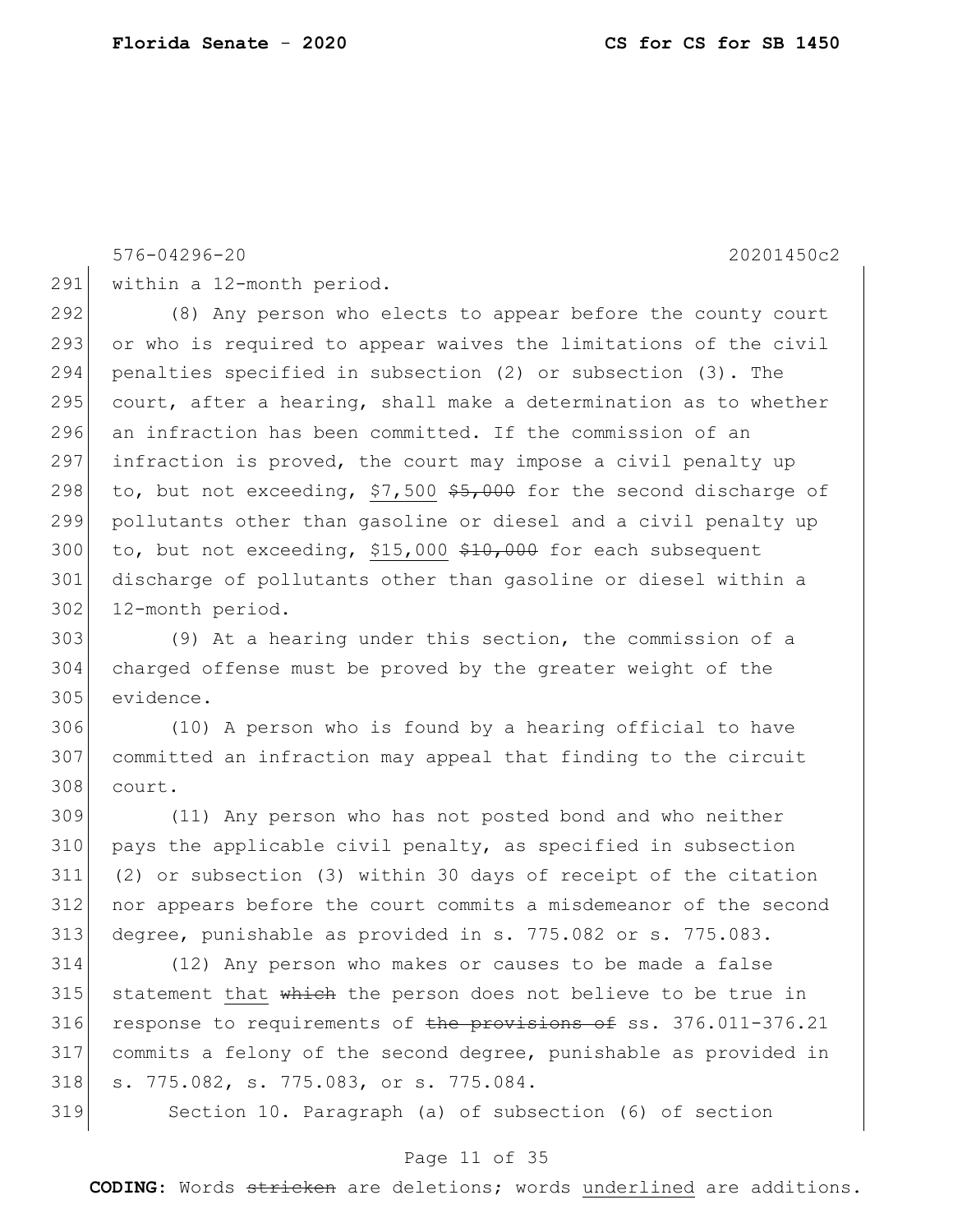576-04296-20 20201450c2 320 376.25, Florida Statutes, is amended to read: 321 376.25 Gambling vessels; registration; required and 322 prohibited releases.— 323 (6) PENALTIES.— 324 (a) A person who violates this section is subject to a 325 civil penalty of not more than  $$75,000$   $$50,000$  for each 326 violation. Each day during any portion of which such violation 327 occurs constitutes a separate offense. 328 Section 11. Paragraph (a) of subsection (1) of section 329 377.37, Florida Statutes, is amended to read: 330 377.37 Penalties.-331 (1)(a) Any person who violates any provision of this law or 332 any rule, regulation, or order of the division made under this 333 chapter or who violates the terms of any permit to drill for or 334 produce oil, gas, or other petroleum products referred to in s. 335  $377.242(1)$  or to store gas in a natural gas storage facility, or 336 any lessee, permitholder, or operator of equipment or facilities 337 used in the exploration for, drilling for, or production of oil, 338 gas, or other petroleum products, or storage of gas in a natural 339 gas storage facility, who refuses inspection by the division as  $340$  provided in this chapter, is liable to the state for any damage 341 caused to the air, waters, or property, including animal, plant, 342 or aquatic life, of the state and for reasonable costs and 343 expenses of the state in tracing the source of the discharge, in 344 controlling and abating the source and the pollutants, and in 345 restoring the air, waters, and property, including animal, 346 plant, and aquatic life, of the state. Furthermore, such person, 347 lessee, permitholder, or operator is subject to the judicial 348 imposition of a civil penalty in an amount of not more than

### Page 12 of 35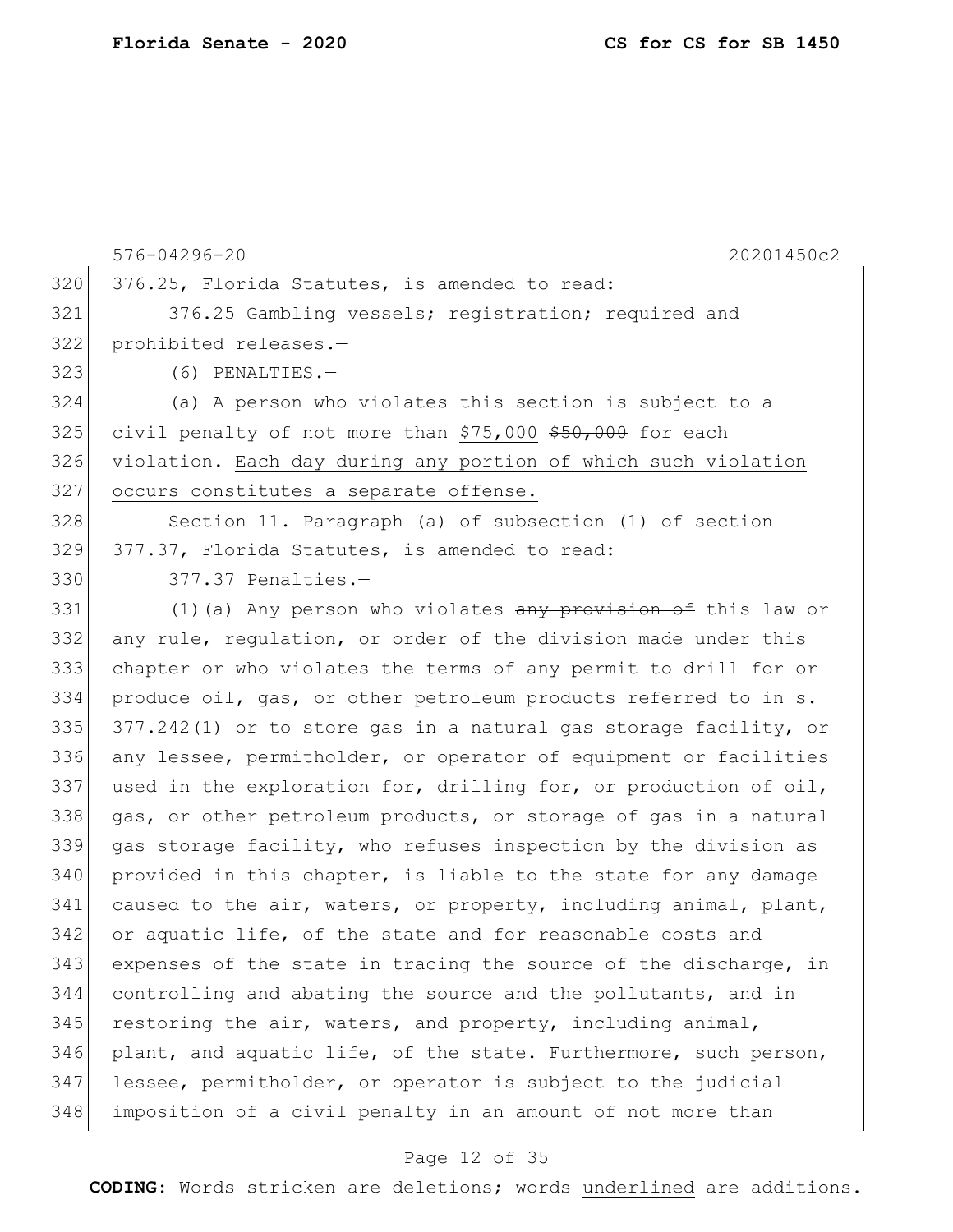|     | 576-04296-20<br>20201450c2                                         |
|-----|--------------------------------------------------------------------|
| 349 | \$15,000 \$10,000 for each offense. However, the court may receive |
| 350 | evidence in mitigation. Each day during any portion of which       |
| 351 | such violation occurs constitutes a separate offense. This         |
| 352 | section does not Nothing herein shall give the department the      |
| 353 | right to bring an action on behalf of any private person.          |
| 354 | Section 12. Subsection (2) of section 378.211, Florida             |
| 355 | Statutes, is amended to read:                                      |
| 356 | 378.211 Violations; damages; penalties.-                           |
| 357 | (2) The department may institute a civil action in a court         |
| 358 | of competent jurisdiction to impose and recover a civil penalty    |
| 359 | for violation of this part or of any rule adopted or order         |
| 360 | issued pursuant to this part. The penalty may shall not exceed     |
| 361 | the following amounts, and the court shall consider evidence in    |
| 362 | mitigation:                                                        |
| 363 | (a) For violations of a minor or technical nature, \$150           |
| 364 | \$100 per violation.                                               |
| 365 | (b) For major violations by an operator on which a penalty         |
| 366 | has not been imposed under this paragraph during the previous 5    |
| 367 | years, \$1,500 \$1,000 per violation.                              |
| 368 | (c) For major violations not covered by paragraph (b),             |
| 369 | \$7,500 \$5,000 per violation.                                     |
| 370 |                                                                    |
| 371 | Subject to the provisions of subsection $(4)$ , each day or any    |
| 372 | portion thereof in which the violation continues shall             |
| 373 | constitute a separate violation.                                   |
| 374 | Section 13. Subsection (2) of section 403.086, Florida             |
| 375 | Statutes, is amended to read:                                      |
| 376 | 403.086 Sewage disposal facilities; advanced and secondary         |
| 377 | waste treatment.-                                                  |

# Page 13 of 35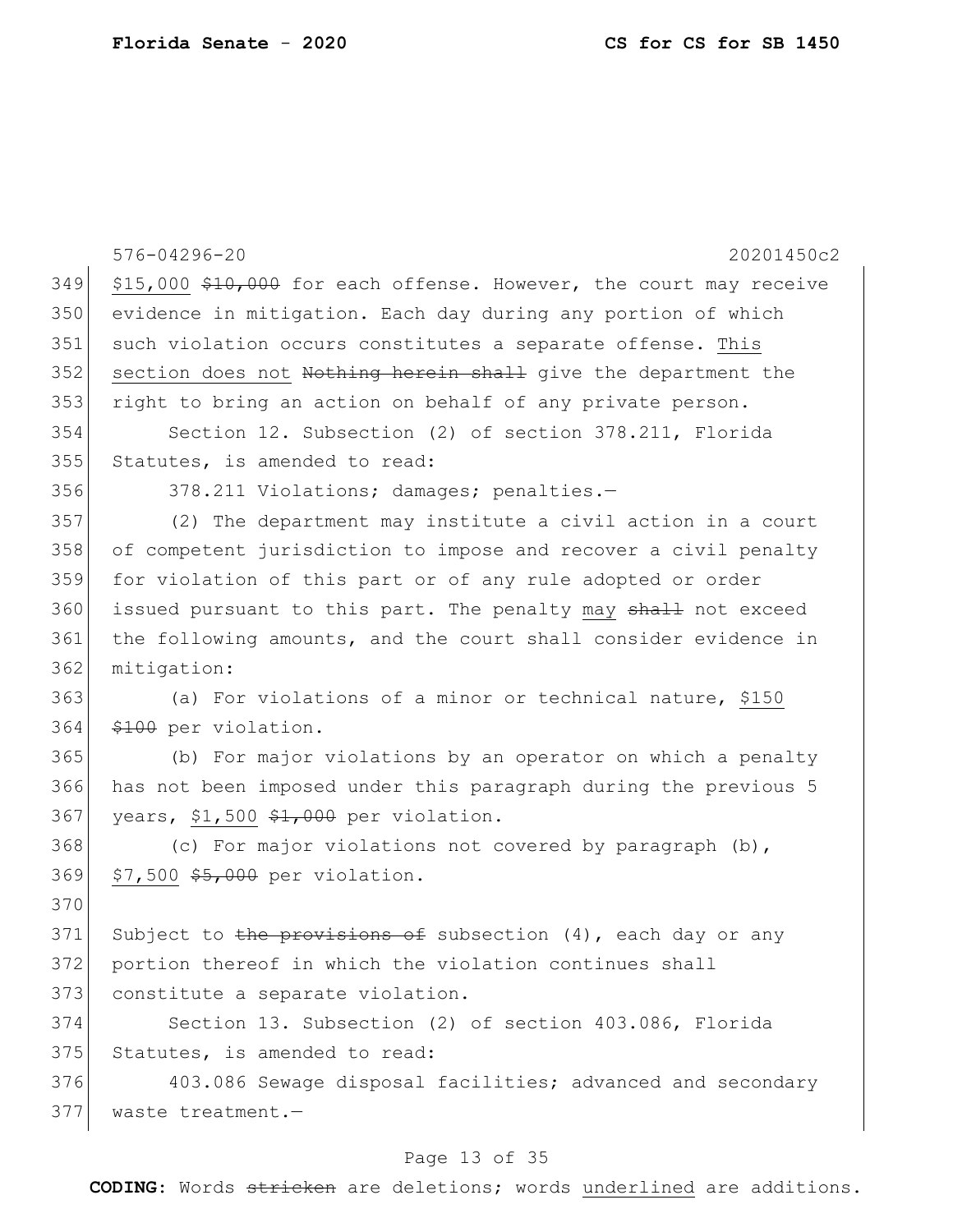|     | 576-04296-20<br>20201450c2                                        |
|-----|-------------------------------------------------------------------|
| 378 | (2) Any facilities for sanitary sewage disposal shall             |
| 379 | provide for secondary waste treatment and, in addition thereto,   |
| 380 | advanced waste treatment as deemed necessary and ordered by the   |
| 381 | Department of Environmental Protection. Failure to conform shall  |
| 382 | be punishable by a civil penalty of \$750 \$500 for each 24-hour  |
| 383 | day or fraction thereof that such failure is allowed to continue  |
| 384 | thereafter.                                                       |
| 385 | Section 14. Section 403.121, Florida Statutes, is amended         |
| 386 | to read:                                                          |
| 387 | 403.121 Enforcement; procedure; remedies.-The department          |
| 388 | shall have the following judicial and administrative remedies     |
| 389 | available to it for violations of this chapter, as specified in   |
| 390 | $s. 403.161(1)$ .                                                 |
| 391 | (1) Judicial remedies:                                            |
| 392 | (a) The department may institute a civil action in a court        |
| 393 | of competent jurisdiction to establish liability and to recover   |
| 394 | damages for any injury to the air, waters, or property,           |
| 395 | including animal, plant, and aquatic life, of the state caused    |
| 396 | by any violation.                                                 |
| 397 | (b) The department may institute a civil action in a court        |
| 398 | of competent jurisdiction to impose and to recover a civil        |
| 399 | penalty for each violation in an amount of not more than \$15,000 |
| 400 | \$10,000 per offense. However, the court may receive evidence in  |
| 401 | mitigation. Each day during any portion of which such violation   |
| 402 | occurs constitutes a separate offense.                            |
| 403 | (c) Except as provided in paragraph $(2)$ (c), it is shall not    |
| 404 | be a defense to, or ground for dismissal of, these judicial       |
| 405 | remedies for damages and civil penalties that the department has  |
| 406 | failed to exhaust its administrative remedies, has failed to      |

# Page 14 of 35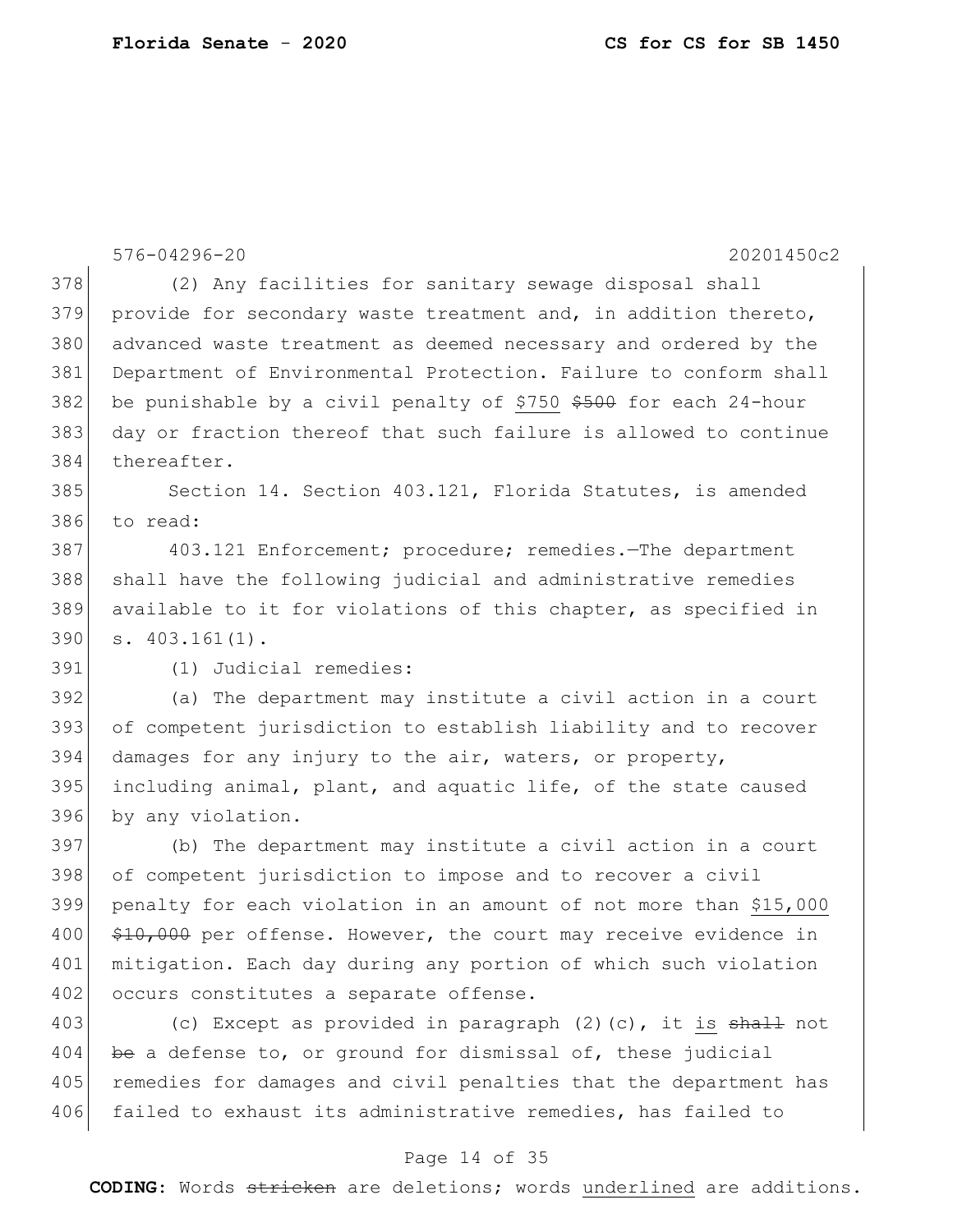407 serve a notice of violation, or has failed to hold an 408 administrative hearing prior to the institution of a civil 409 action. 410 (2) Administrative remedies: 411 (a) The department may institute an administrative 412 proceeding to establish liability and to recover damages for any 413 injury to the air, waters, or property, including animal, plant, 414 or aquatic life, of the state caused by any violation. The 415 department may order that the violator pay a specified sum as 416 damages to the state. Judgment for the amount of damages 417 determined by the department may be entered in any court having 418 jurisdiction thereof and may be enforced as any other judgment. 419 (b) If the department has reason to believe a violation has 420 occurred, it may institute an administrative proceeding to order 421 the prevention, abatement, or control of the conditions creating 422 the violation or other appropriate corrective action. Except for 423 violations involving hazardous wastes, asbestos, or underground 424 injection, the department shall proceed administratively in all 425 cases in which the department seeks administrative penalties 426 that do not exceed  $$50,000$   $$10,000$  per assessment as calculated 427 in accordance with subsections  $(3)$ ,  $(4)$ ,  $(5)$ ,  $(6)$ , and  $(7)$ . 428 Pursuant to 42 U.S.C. s.  $300g-2$ , the administrative penalty 429 assessed pursuant to subsection (3), subsection (4), or 430 subsection (5) against a public water system serving a 431 population of more than 10,000 shall be not less than \$1,000 per 432 day per violation. The department may shall not impose 433 administrative penalties in excess of \$50,000 \$10,000 in a 434 notice of violation. The department may shall not have more than 435 one notice of violation seeking administrative penalties pending

576-04296-20 20201450c2

### Page 15 of 35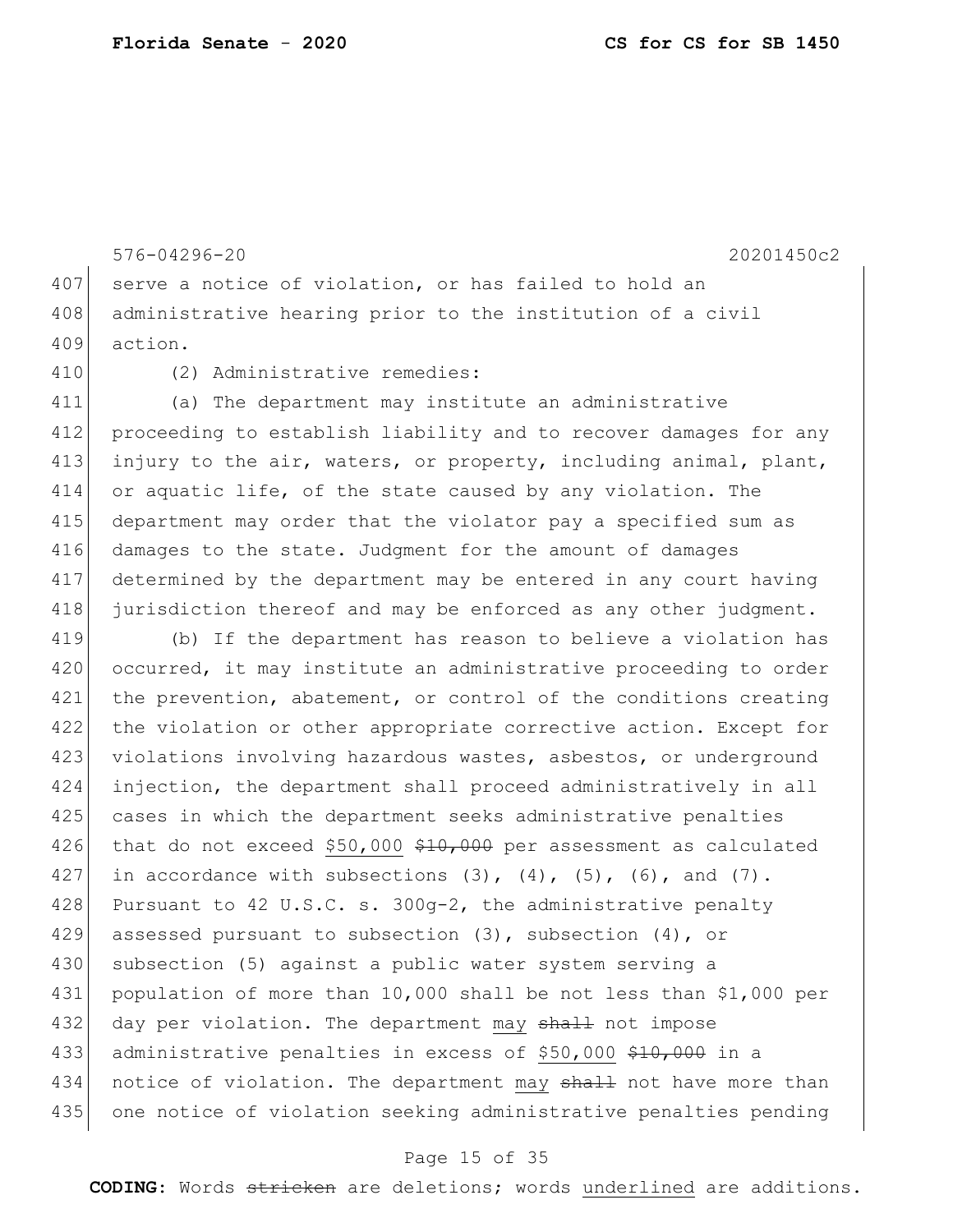576-04296-20 20201450c2 436 against the same party at the same time unless the violations 437 occurred at a different site or the violations were discovered 438 by the department subsequent to the filing of a previous notice 439 of violation. 440 (c) An administrative proceeding shall be instituted by the 441 department's serving of a written notice of violation upon the 442 alleged violator by certified mail. If the department is unable 443 to effect service by certified mail, the notice of violation may 444 be hand delivered or personally served in accordance with 445 chapter 48. The notice shall specify the provision of the law, 446 rule, regulation, permit, certification, or order of the 447 department alleged to be violated and the facts alleged to 448 constitute a violation thereof. An order for corrective action, 449 penalty assessment, or damages may be included with the notice. 450 When the department is seeking to impose an administrative 451 penalty for any violation by issuing a notice of violation, any 452 corrective action needed to correct the violation or damages 453 caused by the violation must be pursued in the notice of 454 violation or they are waived. However, an no order is not shall 455 become effective until after service and an administrative 456 hearing, if requested within 20 days after service. Failure to 457 request an administrative hearing within this time period 458 constitutes shall constitute a waiver thereof, unless the 459 respondent files a written notice with the department within 460 this time period opting out of the administrative process 461 initiated by the department to impose administrative penalties. 462 Any respondent choosing to opt out of the administrative process 463 initiated by the department in an action that seeks the 464 imposition of administrative penalties must file a written

### Page 16 of 35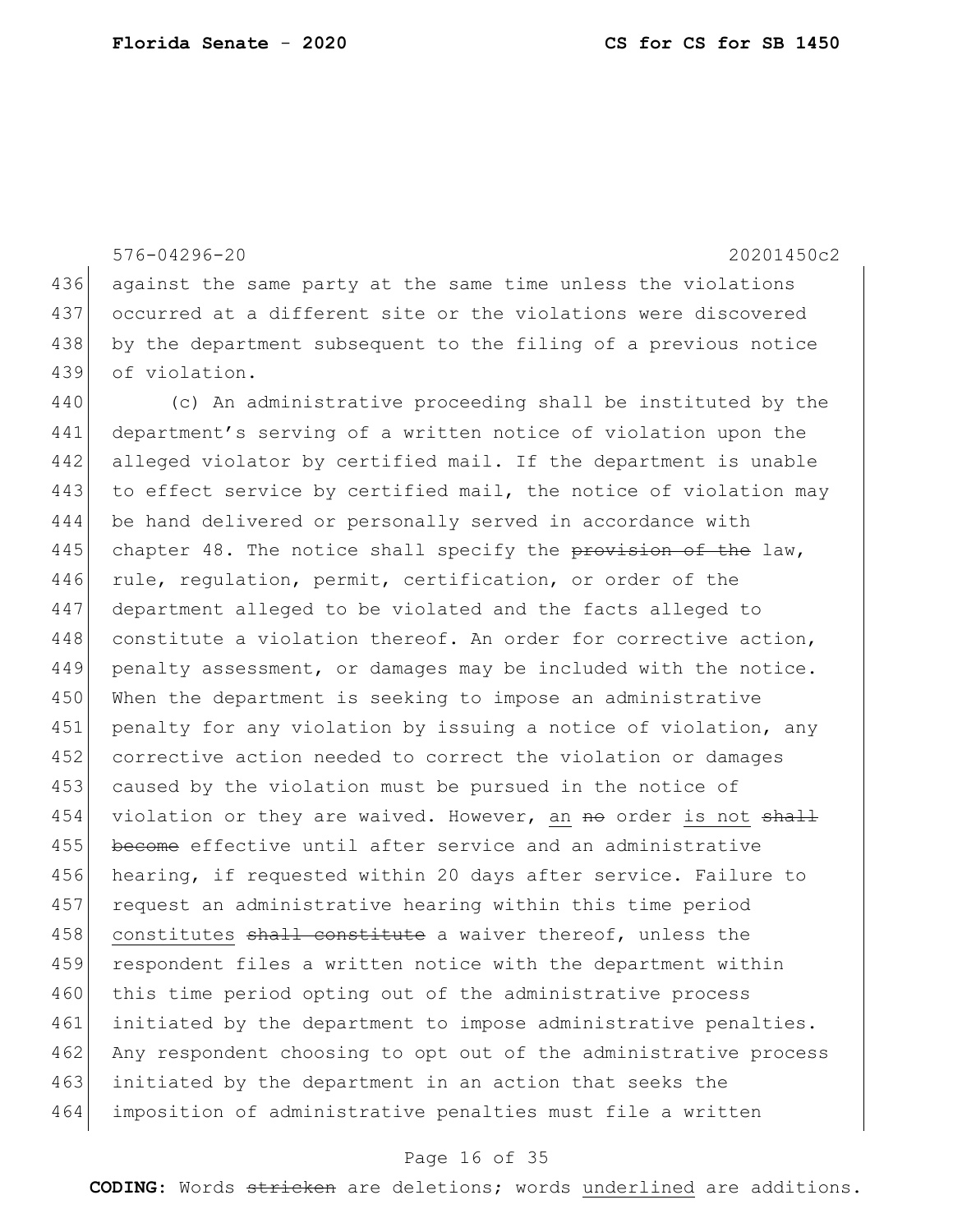576-04296-20 20201450c2 465 notice with the department within 20 days after service of the 466 notice of violation opting out of the administrative process. A 467 respondent's decision to opt out of the administrative process 468 does not preclude the department from initiating a state court 469 action seeking injunctive relief, damages, and the judicial 470 imposition of civil penalties. 471 (d) If a person timely files a petition challenging a 472 notice of violation, that person will thereafter be referred to 473 as the respondent. The hearing requested by the respondent shall 474 be held within 180 days after the department has referred the 475 initial petition to the Division of Administrative Hearings 476 unless the parties agree to a later date. The department has the 477 burden of proving with the preponderance of the evidence that 478 the respondent is responsible for the violation.  $H\Theta$ 479 Administrative penalties should not be imposed unless the

480 department satisfies that burden. Following the close of the 481 hearing, the administrative law judge shall issue a final order 482 on all matters, including the imposition of an administrative 483 penalty. When the department seeks to enforce that portion of a 484 final order imposing administrative penalties pursuant to s. 485 120.69, the respondent may  $\frac{1}{2}$  and assert as a defense the 486 inappropriateness of the administrative remedy. The department 487 retains its final-order authority in all administrative actions 488 that do not request the imposition of administrative penalties.

489 (e) After filing a petition requesting a formal hearing in 490 response to a notice of violation in which the department 491 imposes an administrative penalty, a respondent may request that 492 a private mediator be appointed to mediate the dispute by 493 contacting the Florida Conflict Resolution Consortium within 10

## Page 17 of 35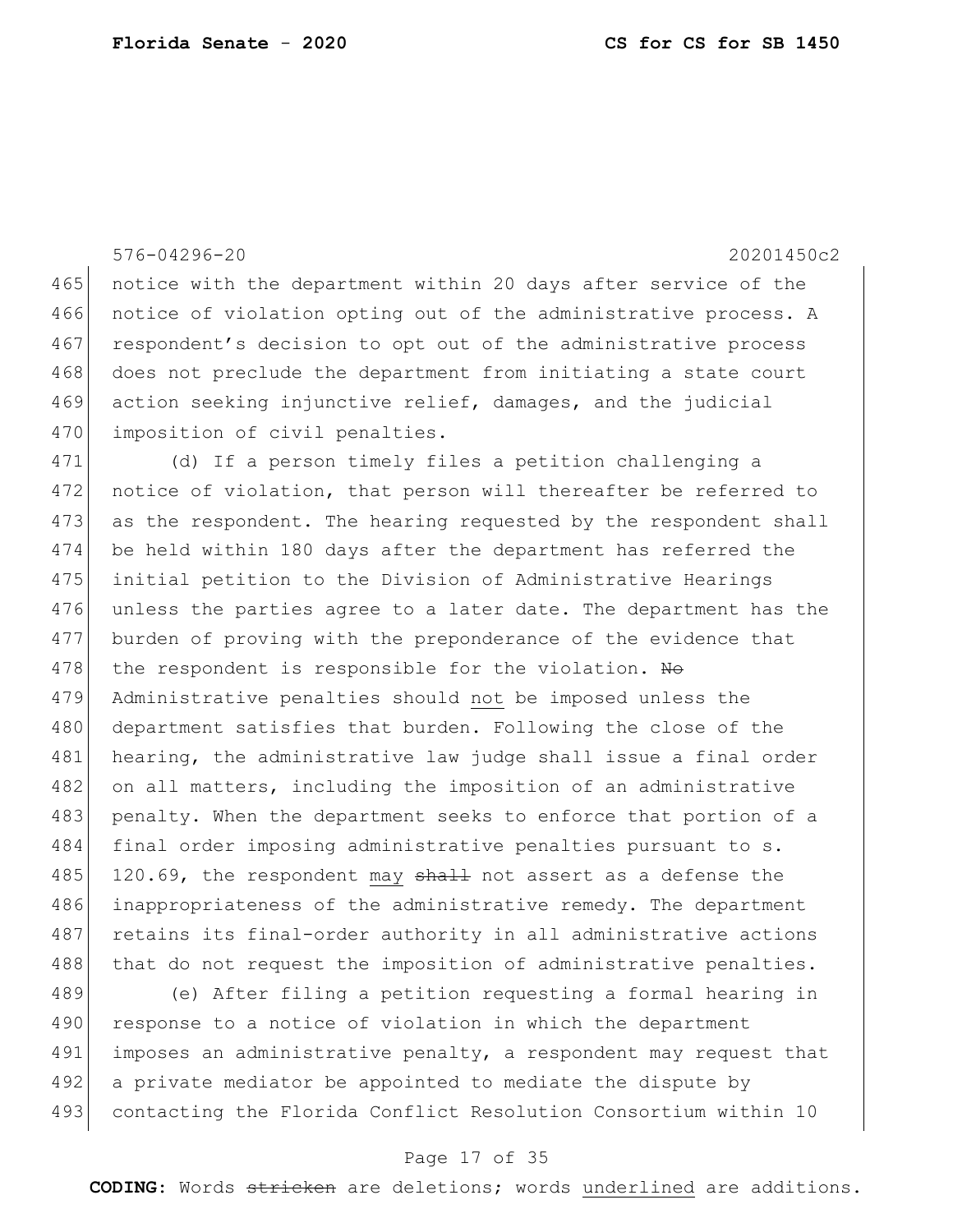# 576-04296-20 20201450c2

494 days after receipt of the initial order from the administrative 495 law judge. The Florida Conflict Resolution Consortium shall pay 496 all of the costs of the mediator and for up to 8 hours of the 497 mediator's time per case at \$150 per hour. Upon notice from the 498 respondent, the Florida Conflict Resolution Consortium shall 499 provide to the respondent a panel of possible mediators from the 500 area in which the hearing on the petition would be heard. The 501 respondent shall select the mediator and notify the Florida 502 Conflict Resolution Consortium of the selection within 15 days 503 of receipt of the proposed panel of mediators. The Florida 504 Conflict Resolution Consortium shall provide all of the 505 administrative support for the mediation process. The mediation 506 must be completed at least 15 days before the final hearing date 507 set by the administrative law judge.

 (f) In any administrative proceeding brought by the 509 department, the prevailing party shall recover all costs as provided in ss. 57.041 and 57.071. The costs must be included in 511 the final order. The respondent is the prevailing party when an order is entered awarding no penalties to the department and such order has not been reversed on appeal or the time for 514 seeking judicial review has expired. The respondent is shall be entitled to an award of attorney's fees if the administrative law judge determines that the notice of violation issued by the department seeking the imposition of administrative penalties 518 was not substantially justified as defined in s. 57.111(3)(e). 519 An No award of attorney's fees as provided by this subsection may not  $shall$  exceed \$15,000.

521 (g) Nothing herein shall be construed as preventing any 522 other legal or administrative action in accordance with law.

## Page 18 of 35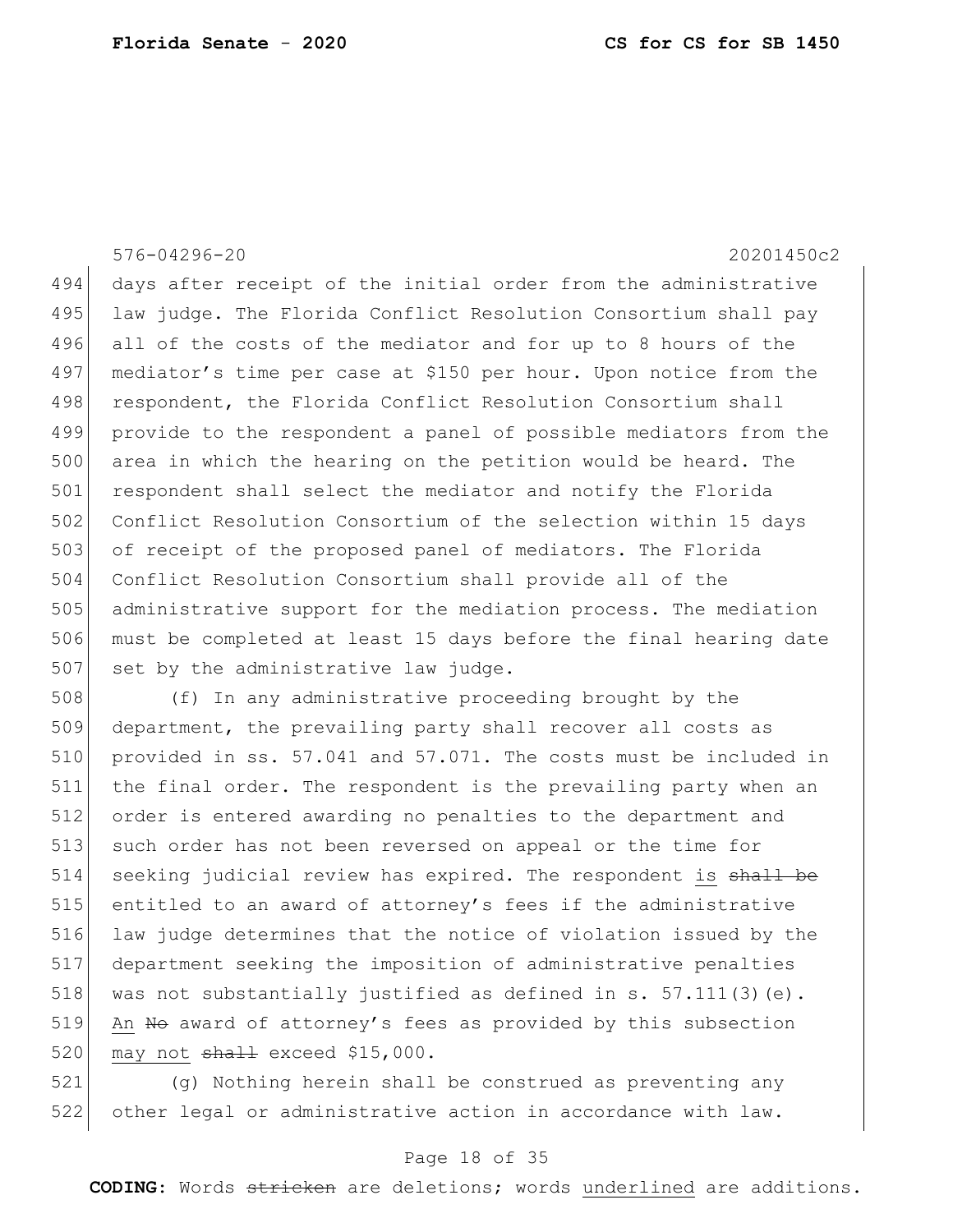576-04296-20 20201450c2 523 Nothing in this subsection shall limit the department's authority provided in ss. 403.131, 403.141, and this section to judicially pursue injunctive relief. When the department 526 exercises its authority to judicially pursue injunctive relief, penalties in any amount up to the statutory maximum sought by 528 the department must be pursued as part of the state court action and not by initiating a separate administrative proceeding. The department retains the authority to judicially pursue penalties 531 in excess of \$50,000  $*10,000$  for violations not specifically included in the administrative penalty schedule, or for multiple or multiday violations alleged to exceed a total of \$50,000  $\leftarrow$   $\leftarrow$   $\leftarrow$   $\leftarrow$   $\leftarrow$   $\leftarrow$   $\leftarrow$   $\leftarrow$   $\leftarrow$   $\leftarrow$   $\leftarrow$   $\leftarrow$   $\leftarrow$   $\leftarrow$   $\leftarrow$   $\leftarrow$   $\leftarrow$   $\leftarrow$   $\leftarrow$   $\leftarrow$   $\leftarrow$   $\leftarrow$   $\leftarrow$   $\leftarrow$   $\leftarrow$   $\leftarrow$   $\leftarrow$   $\leftarrow$   $\leftarrow$   $\leftarrow$   $\leftarrow$   $\leftarrow$   $\leftarrow$   $\leftarrow$   $\leftarrow$   $\leftarrow$ 535 ss. 403.131, 403.141, and this section to judicially pursue injunctive relief and damages, if a notice of violation seeking the imposition of administrative penalties has not been issued. 538 The department has the authority to enter into a settlement, either before or after initiating a notice of violation, and the settlement may include a penalty amount different from the administrative penalty schedule. Any case filed in state court 542 because it is alleged to exceed a total of \$50,000 \$10,000 in 543 penalties may be settled in the court action for less than \$50,000 \$10,000.

545  $\vert$  (h) Chapter 120 applies shall apply to any administrative 546 action taken by the department or any delegated program pursuing 547 administrative penalties in accordance with this section.

548 (3) Except for violations involving hazardous wastes, 549 asbestos, or underground injection, administrative penalties 550 must be calculated according to the following schedule: 551 (a) For a drinking water contamination violation, the

### Page 19 of 35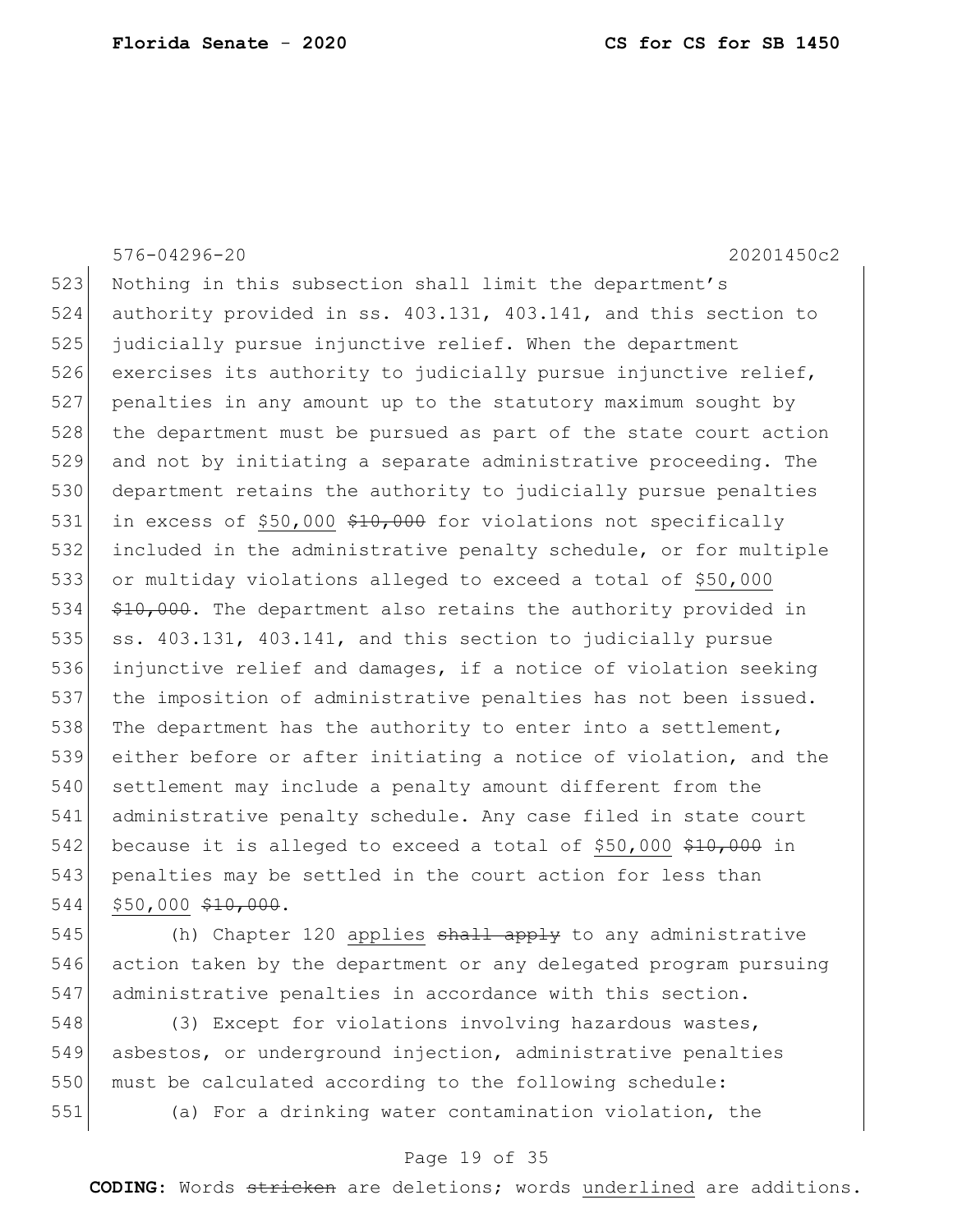576-04296-20 20201450c2

552 department shall assess a penalty of \$3,000  $\frac{2}{7}000$  for a Maximum 553 Containment Level (MCL) violation; plus \$1,500 \$1,000 if the violation is for a primary inorganic, organic, or radiological Maximum Contaminant Level or it is a fecal coliform bacteria 556 violation; plus \$1,500  $$1,000$  if the violation occurs at a 557 community water system; and plus  $$1,500$   $$1,000$  if any Maximum Contaminant Level is exceeded by more than 100 percent. For failure to obtain a clearance letter prior to placing a drinking water system into service when the system would not have been eligible for clearance, the department shall assess a penalty of \$4,500 \$3,000.

563 (b) For failure to obtain a required wastewater permit, 564 other than a permit required for surface water discharge, the 565 department shall assess a penalty of \$2,000  $*1,000$ . For a 566 domestic or industrial wastewater violation not involving a 567 surface water or groundwater quality violation, the department 568 shall assess a penalty of  $$4,000$   $$2,000$  for an unpermitted or 569 unauthorized discharge or effluent-limitation exceedance. For an 570 unpermitted or unauthorized discharge or effluent-limitation 571 exceedance that resulted in a surface water or groundwater 572 quality violation, the department shall assess a penalty of 573 \$10,000 \$5,000. Each day the cause of an unauthorized discharge 574 of domestic wastewater is not addressed constitutes a separate 575 offense.

576 (c) For a dredge and fill or stormwater violation, the 577 department shall assess a penalty of \$1,500  $\frac{1}{2}$ ,000 for 578 unpermitted or unauthorized dredging or filling or unauthorized 579 construction of a stormwater management system against the 580 person or persons responsible for the illegal dredging or

### Page 20 of 35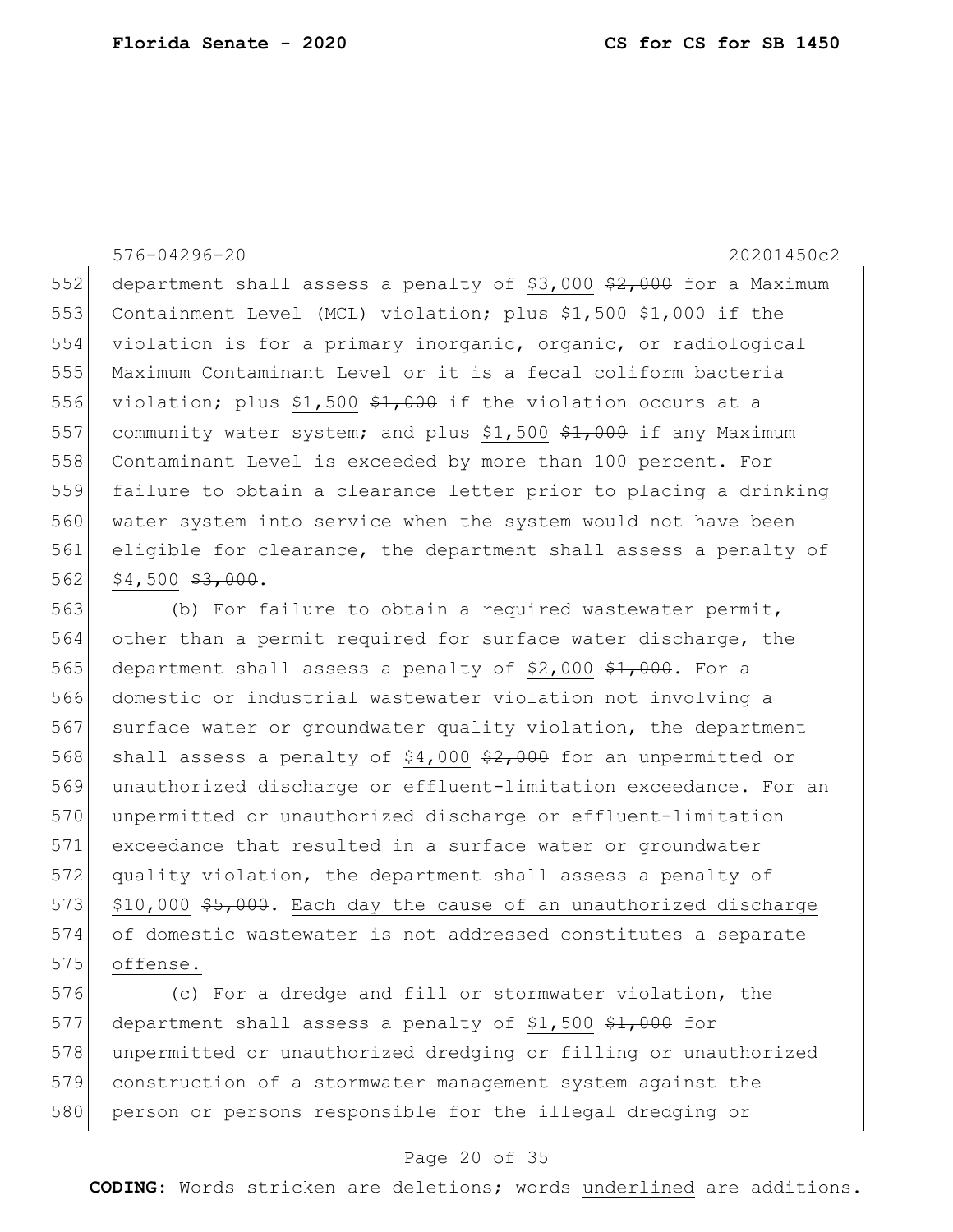576-04296-20 20201450c2 581 filling, or unauthorized construction of a stormwater management 582 system plus \$3,000  $\frac{2}{7}000$  if the dredging or filling occurs in 583 an aquatic preserve, an Outstanding Florida Water, a 584 conservation easement, or a Class I or Class II surface water, 585 plus \$1,500  $\frac{21}{1000}$  if the area dredged or filled is greater than 586 one-quarter acre but less than or equal to one-half acre, and 587 plus \$1,500  $\frac{21,000}{1}$  if the area dredged or filled is greater than 588 one-half acre but less than or equal to one acre. The 589 administrative penalty schedule does shall not apply to a dredge 590 and fill violation if the area dredged or filled exceeds one 591 acre. The department retains the authority to seek the judicial 592 imposition of civil penalties for all dredge and fill violations 593 involving more than one acre. The department shall assess a 594 penalty of  $$4,500$   $$3,000$  for the failure to complete required 595 mitigation, failure to record a required conservation easement, 596 or for a water quality violation resulting from dredging or 597 filling activities, stormwater construction activities or 598 failure of a stormwater treatment facility. For stormwater 599 management systems serving less than 5 acres, the department 600 shall assess a penalty of \$3,000  $\frac{2}{7}000$  for the failure to 601 properly or timely construct a stormwater management system. In 602 addition to the penalties authorized in this subsection, the 603 department shall assess a penalty of \$7,500  $$5,000$  per violation 604 against the contractor or agent of the owner or tenant that 605 conducts unpermitted or unauthorized dredging or filling. For 606 purposes of this paragraph, the preparation or signing of a 607 permit application by a person currently licensed under chapter 608 471 to practice as a professional engineer does shall not make 609 that person an agent of the owner or tenant.

### Page 21 of 35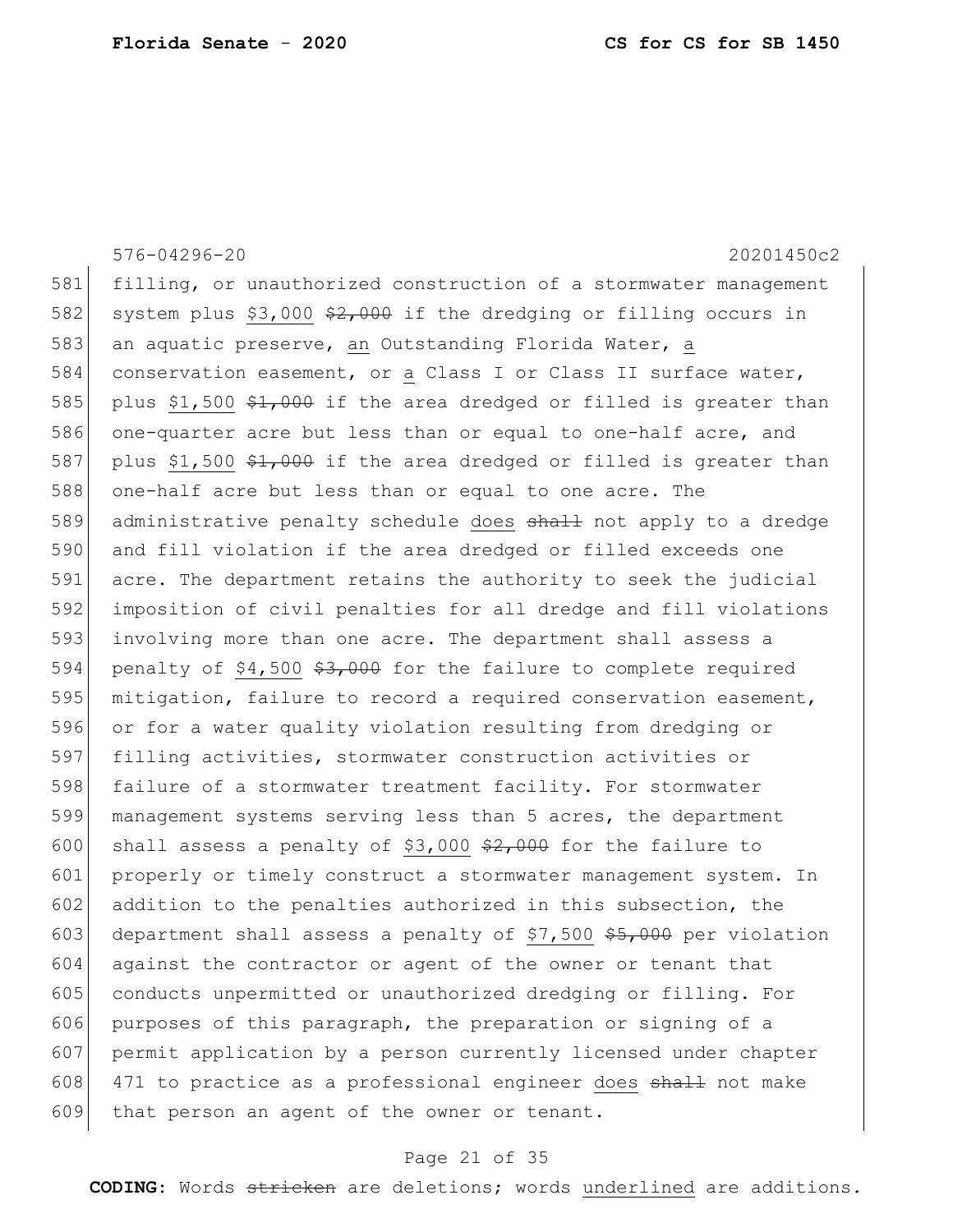576-04296-20 20201450c2

 (d) For mangrove trimming or alteration violations, the 611 department shall assess a penalty of \$7,500  $$5,000$  per violation against the contractor or agent of the owner or tenant that conducts mangrove trimming or alteration without a permit as required by s. 403.9328. For purposes of this paragraph, the preparation or signing of a permit application by a person currently licensed under chapter 471 to practice as a 617 professional engineer does shall not make that person an agent 618 of the owner or tenant.

619 (e) For solid waste violations, the department shall assess 620 a penalty of \$3,000  $\frac{2}{7}000$  for the unpermitted or unauthorized 621 disposal or storage of solid waste; plus \$1,000 if the solid 622 waste is Class I or Class III (excluding yard trash) or if the 623 solid waste is construction and demolition debris in excess of 624 20 cubic yards, plus \$1,500  $\frac{1}{2}$ ,000 if the waste is disposed of 625 or stored in any natural or artificial body of water or within 626 500 feet of a potable water well, plus \$1,500  $\frac{1}{2000}$  if the 627 | waste contains PCB at a concentration of 50 parts per million or 628 greater; untreated biomedical waste; friable asbestos greater 629 than 1 cubic meter which is not wetted, bagged, and covered; 630 used oil greater than 25 gallons; or 10 or more lead acid 631 batteries. The department shall assess a penalty of \$4,500 632  $\frac{1}{2}$ ,  $\frac{1}{2}$ ,  $\frac{1}{2}$  for failure to properly maintain leachate control; 633 unauthorized burning; failure to have a trained spotter on duty 634 at the working face when accepting waste; or failure to provide 635 access control for three consecutive inspections. The department 636 shall assess a penalty of \$3,000  $\frac{2}{7000}$  for failure to construct 637 or maintain a required stormwater management system.

 $638$  (f) For an air emission violation, the department shall

## Page 22 of 35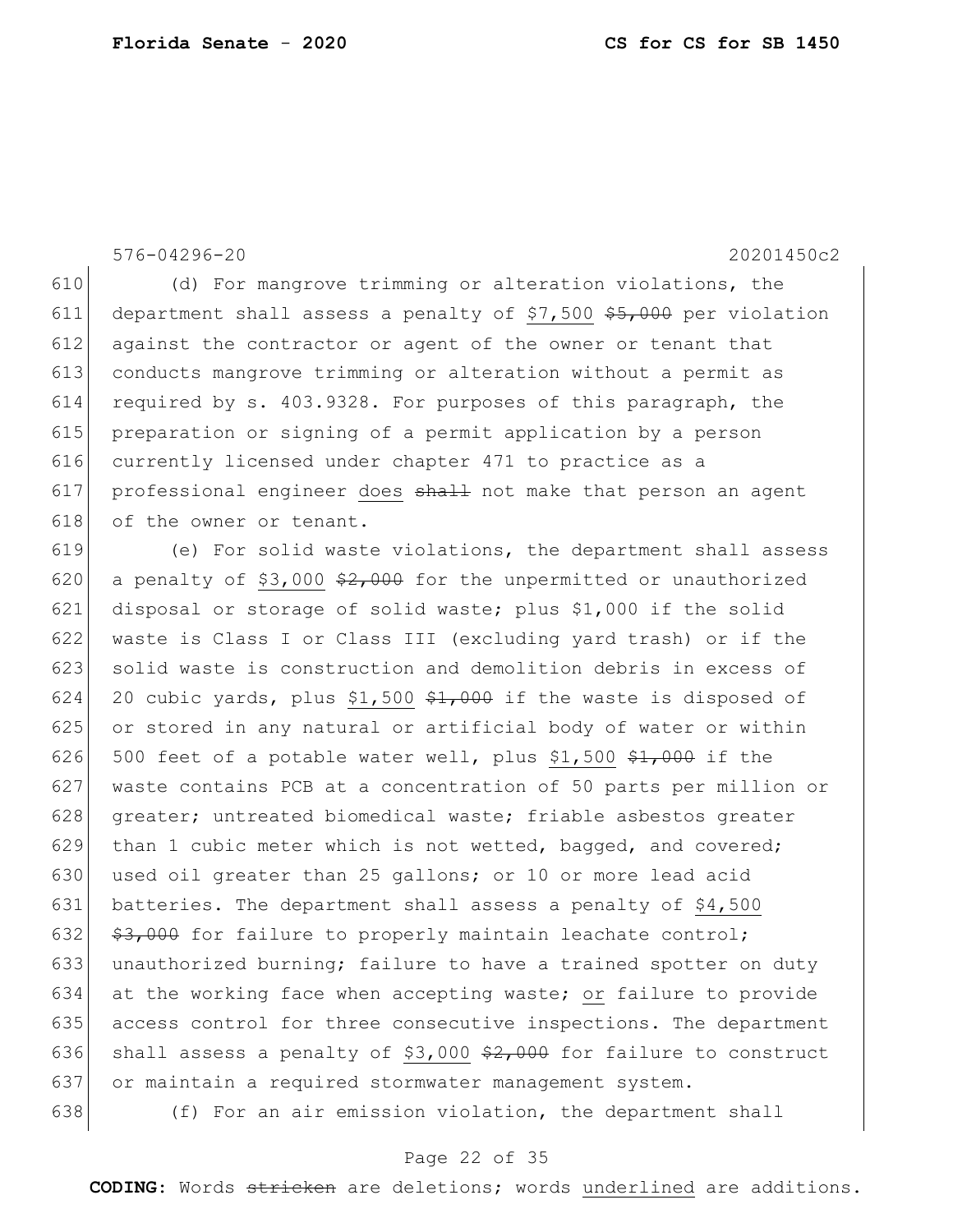576-04296-20 20201450c2

639 assess a penalty of \$1,500  $\frac{1}{2}$ , 000 for an unpermitted or 640 unauthorized air emission or an air-emission-permit exceedance, 641 plus \$1,000 if the emission results in an air quality violation, 642 plus  $$4,500$   $$3,000$  if the emission was from a major source and 643 the source was major for the pollutant in violation; plus \$1,500 644  $\leftarrow$   $\leftarrow$   $\leftarrow$   $\leftarrow$   $\leftarrow$   $\leftarrow$   $\leftarrow$   $\leftarrow$   $\leftarrow$   $\leftarrow$   $\leftarrow$   $\leftarrow$   $\leftarrow$   $\leftarrow$   $\leftarrow$   $\leftarrow$   $\leftarrow$   $\leftarrow$   $\leftarrow$   $\leftarrow$   $\leftarrow$   $\leftarrow$   $\leftarrow$   $\leftarrow$   $\leftarrow$   $\leftarrow$   $\leftarrow$   $\leftarrow$   $\leftarrow$   $\leftarrow$   $\leftarrow$   $\leftarrow$   $\leftarrow$   $\leftarrow$   $\leftarrow$   $\leftarrow$  645 allowable level.

646 (g) For storage tank system and petroleum contamination 647 violations, the department shall assess a penalty of  $$7,500$  $648$   $$5,000$  for failure to empty a damaged storage system as 649 necessary to ensure that a release does not occur until repairs  $650$  to the storage system are completed; when a release has occurred 651 from that storage tank system; for failure to timely recover 652 free product; or for failure to conduct remediation or 653 monitoring activities until a no-further-action or site-654 rehabilitation completion order has been issued. The department 655 shall assess a penalty of  $$4,500$   $$3,000$  for failure to timely 656 upgrade a storage tank system. The department shall assess a 657 penalty of \$3,000  $\frac{2}{7}000$  for failure to conduct or maintain 658 required release detection; failure to timely investigate a 659 suspected release from a storage system; depositing motor fuel 660 into an unregistered storage tank system; failure to timely 661 assess or remediate petroleum contamination; or failure to 662 properly install a storage tank system. The department shall 663 assess a penalty of \$1,500  $*1,000$  for failure to properly 664 operate, maintain, or close a storage tank system.

665 (4) In an administrative proceeding, in addition to the 666 penalties that may be assessed under subsection (3), the 667 department shall assess administrative penalties according to

### Page 23 of 35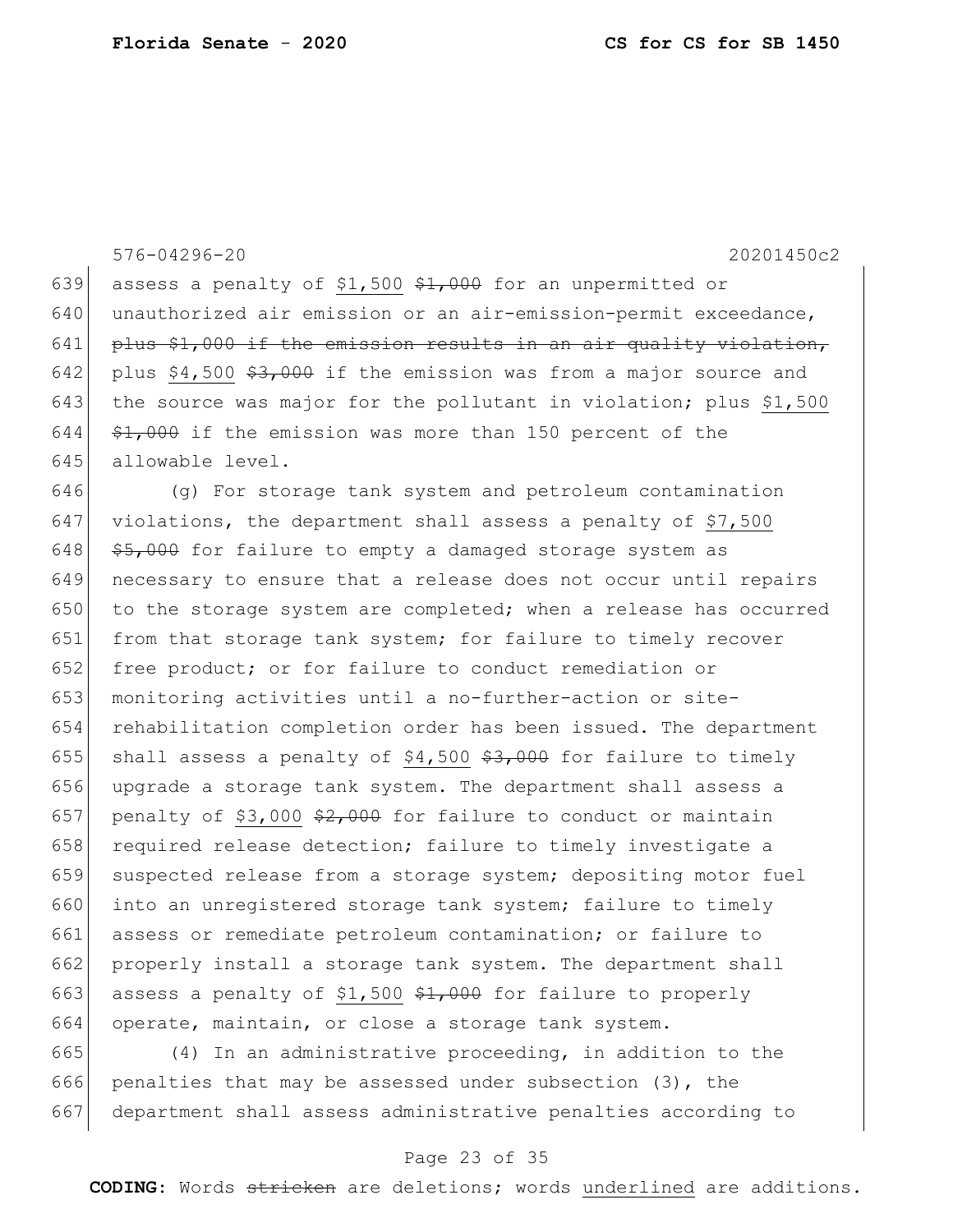```
576-04296-20 20201450c2
668 the following schedule:
669 (a) For failure to satisfy financial responsibility 
670 requirements or for violation of s. 377.371(1), $7,500 \frac{25,000}{7}.
671 (b) For failure to install, maintain, or use a required 
672 pollution control system or device, $6,000 \frac{24}{1000}.
673 (c) For failure to obtain a required permit before 
674 construction or modification, $4,500 $3,000.
675 (d) For failure to conduct required monitoring or testing;
676 failure to conduct required release detection; or failure to 
677 construct in compliance with a permit, $3,000 \frac{2}{7}, 000.
678 (e) For failure to maintain required staff to respond to
679 emergencies; failure to conduct required training; failure to 
680 prepare, maintain, or update required contingency plans; failure
681 to adequately respond to emergencies to bring an emergency
682 situation under control; or failure to submit required
683 notification to the department, $1,500 \frac{1}{2}, 000.
684 (f) Except as provided in subsection (2) with respect to 
685 public water systems serving a population of more than 10,000,
686 for failure to prepare, submit, maintain, or use required
687 reports or other required documentation, $750 $500.
688 (5) Except as provided in subsection (2) with respect to 
689 public water systems serving a population of more than 10,000, 
690 for failure to comply with any other departmental requlatory
691 statute or rule requirement not otherwise identified in this 
692 section, the department may assess a penalty of $1,000 $500.
693 (6) For each additional day during which a violation 
694 occurs, the administrative penalties in subsections subsection
695 (3), subsection (4), and subsection (5) may be assessed per day
696 per violation.
```
# Page 24 of 35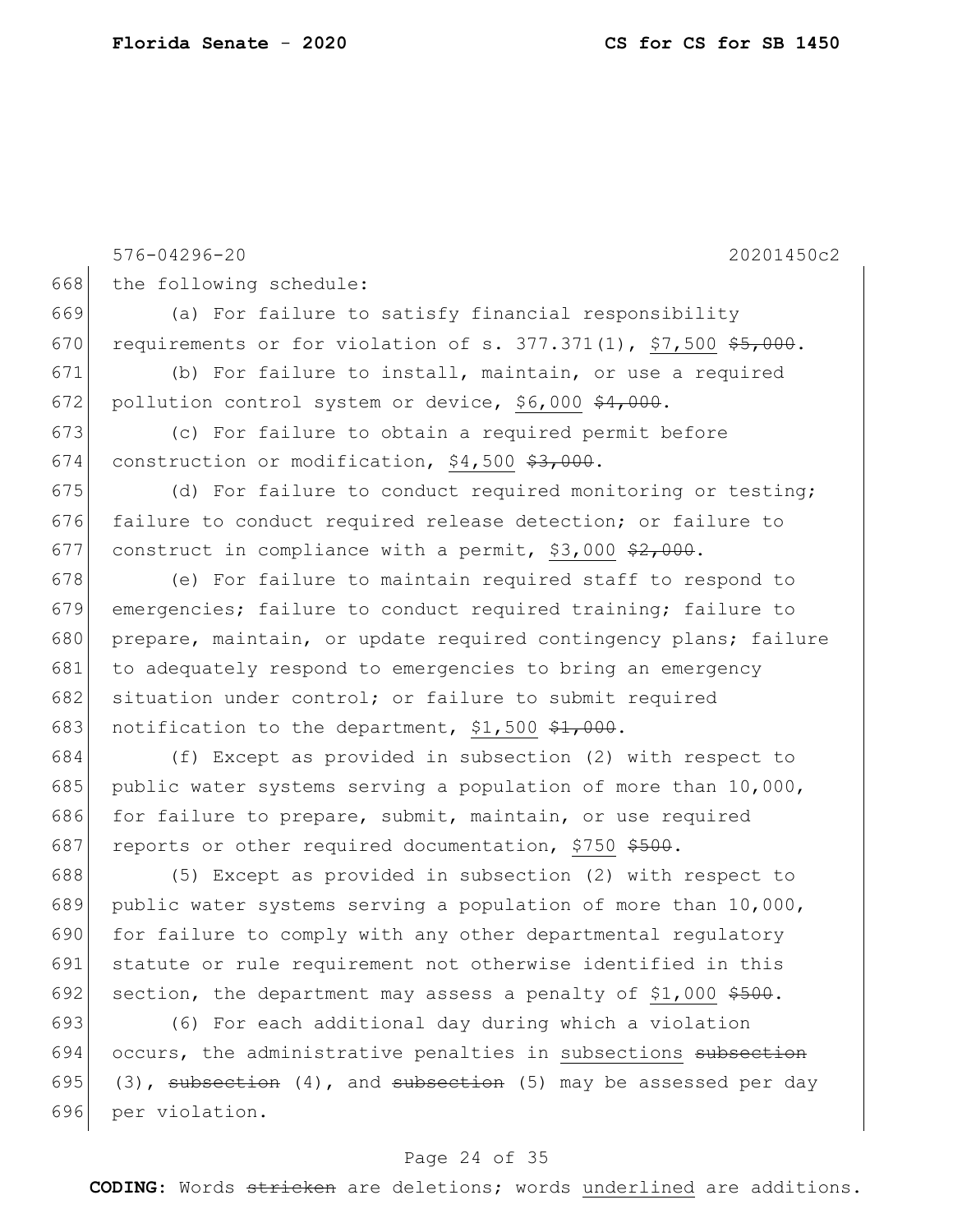576-04296-20 20201450c2 697 (7) The history of noncompliance of the violator for any 698 previous violation resulting in an executed consent order, but 699 not including a consent order entered into without a finding of 700 violation, or resulting in a final order or judgment after the 701 effective date of this law involving the imposition of \$3,000 702  $\frac{2}{702}$   $\frac{2}{7000}$  or more in penalties shall be taken into consideration in 703 the following manner: 704 (a) One previous such violation within 5 years prior to the 705 filing of the notice of violation will result in a 25-percent 706 per day increase in the scheduled administrative penalty. 707 (b) Two previous such violations within 5 years prior to 708 the filing of the notice of violation will result in a 50-709 percent per day increase in the scheduled administrative 710 penalty. 711 (c) Three or more previous such violations within 5 years 712 prior to the filing of the notice of violation will result in a 713 100-percent per day increase in the scheduled administrative 714 penalty. 715 (8) The direct economic benefit gained by the violator from 716 the violation, where consideration of economic benefit is 717 provided by Florida law or required by federal law as part of a 718 federally delegated or approved program, shall be added to the 719 scheduled administrative penalty. The total administrative 720 penalty, including any economic benefit added to the scheduled 721 administrative penalty, may shall not exceed \$15,000 \$10,000. 722 (9) The administrative penalties assessed for any 723 particular violation may  $shath$  not exceed \$10,000 \$5,000 against 724 any one violator, unless the violator has a history of 725 noncompliance, the economic benefit of the violation as

### Page 25 of 35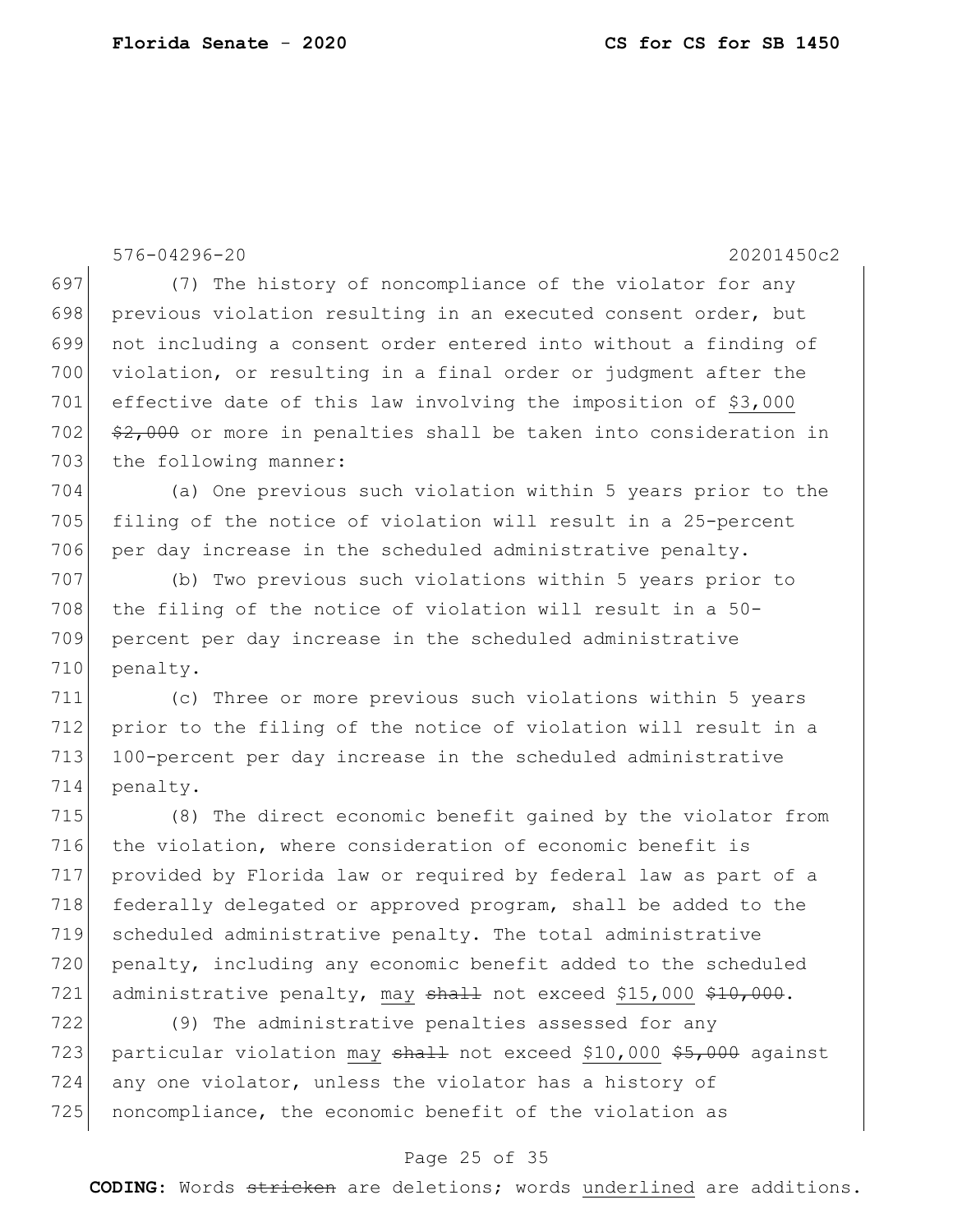576-04296-20 20201450c2 726 described in subsection (8) exceeds \$10,000  $$5,000$ , or there are 727 multiday violations. The total administrative penalties may 728  $\sigma$  shall not exceed \$50,000 \$10,000 per assessment for all 729 violations attributable to a specific person in the notice of 730 violation. 731 (10) The administrative law judge may receive evidence in 732 mitigation. The penalties identified in subsections subsection 733 (3), subsection (4), and subsection (5) may be reduced up to 50 734 percent by the administrative law judge for mitigating 735 circumstances, including good faith efforts to comply prior to

 or after discovery of the violations by the department. Upon an affirmative finding that the violation was caused by circumstances beyond the reasonable control of the respondent and could not have been prevented by respondent's due diligence, the administrative law judge may further reduce the penalty.

741 (11) Penalties collected pursuant to this section shall be 742 deposited into the Water Quality Assurance Trust Fund or other 743 trust fund designated by statute and shall be used to fund the 744 restoration of ecosystems, or polluted areas of the state, as 745 defined by the department, to their condition before pollution 746 occurred. The Florida Conflict Resolution Consortium may use a 747 portion of the fund to administer the mediation process provided 748 in paragraph  $(2)$  (e) and to contract with private mediators for 749 administrative penalty cases.

750 (12) The purpose of the administrative penalty schedule and 751 process is to provide a more predictable and efficient manner 752 for individuals and businesses to resolve relatively minor 753 environmental disputes. Subsections  $(3) - (7)$  may Subsection  $(3)$ , 754 subsection  $(4)$ , subsection  $(5)$ , subsection  $(6)$ , or subsection

# Page 26 of 35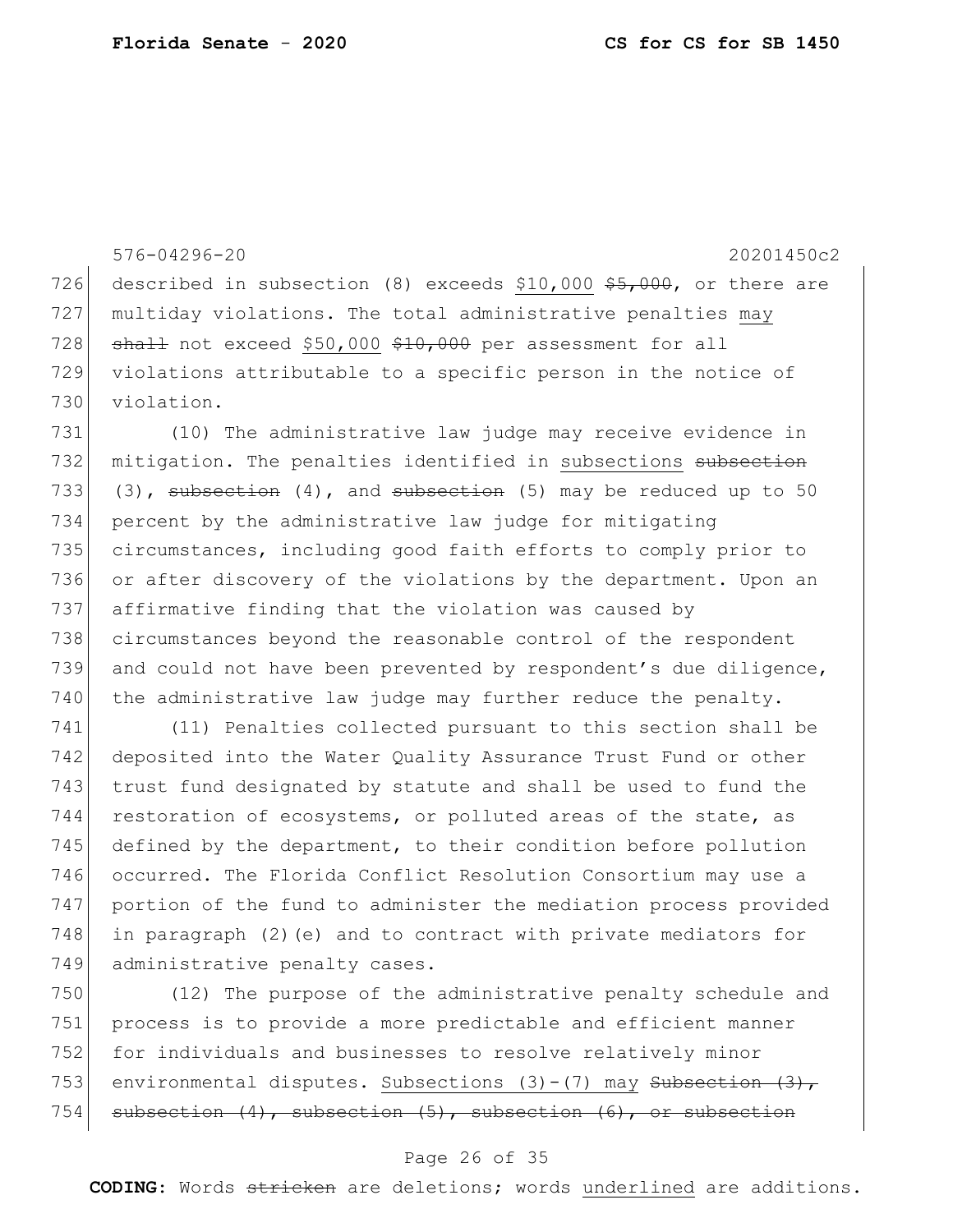|     | 576-04296-20<br>20201450c2                                       |
|-----|------------------------------------------------------------------|
| 755 | (7) shall not be construed as limiting a state court in the      |
| 756 | assessment of damages. The administrative penalty schedule does  |
| 757 | not apply to the judicial imposition of civil penalties in state |
| 758 | court as provided in this section.                               |
| 759 | Section 15. Subsection (1) of section 403.141, Florida           |
| 760 | Statutes, is amended to read:                                    |
| 761 | 403.141 Civil liability; joint and several liability.-           |
| 762 | (1) A person who Whoever commits a violation specified in        |
| 763 | s. 403.161(1) is liable to the state for any damage caused to    |
| 764 | the air, waters, or property, including animal, plant, or        |
| 765 | aquatic life, of the state and for reasonable costs and expenses |
| 766 | of the state in tracing the source of the discharge, in          |
| 767 | controlling and abating the source and the pollutants, and in    |
| 768 | restoring the air, waters, and property, including animal,       |
| 769 | plant, and aquatic life, of the state to their former condition, |
| 770 | and furthermore is subject to the judicial imposition of a civil |
| 771 | penalty for each offense in an amount of not more than \$15,000  |
| 772 | \$10,000 per offense. However, the court may receive evidence in |
| 773 | mitigation. Each day during any portion of which such violation  |
| 774 | occurs constitutes a separate offense. If a violation is an      |
| 775 | unauthorized discharge of domestic wastewater, each day the      |
| 776 | cause of the violation is not addressed constitutes a separate   |
| 777 | offense until the violation is resolved by order or judgment.    |
| 778 | Nothing herein gives shall give the department the right to      |
| 779 | bring an action on behalf of any private person.                 |
| 780 | Section 16. Subsections (2) through (5) of section 403.161,      |
| 781 | Florida Statutes, are amended to read:                           |
| 782 | 403.161 Prohibitions, violation, penalty, intent.-               |
| 783 | (2) A person who Whoever commits a violation specified in        |

# Page 27 of 35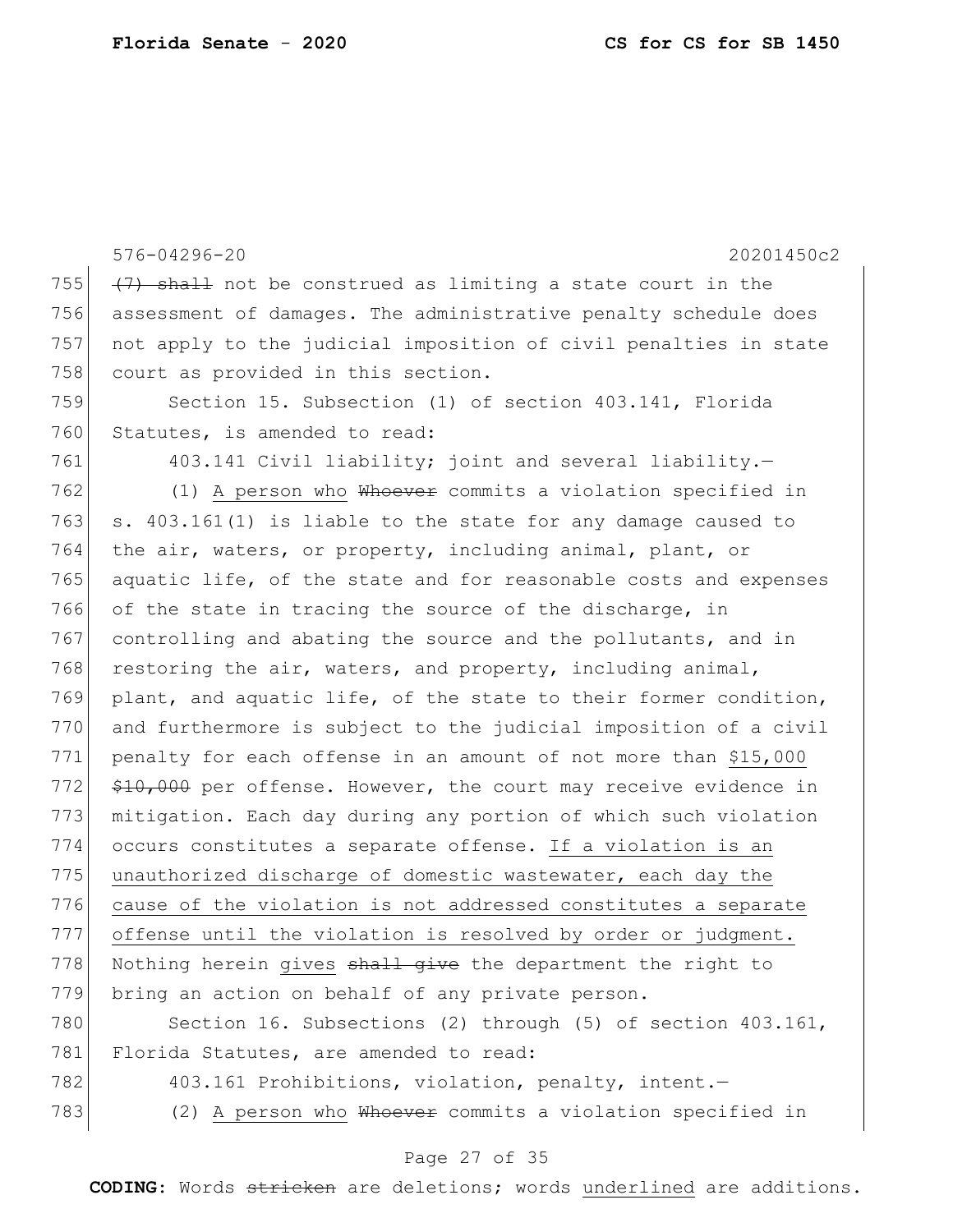576-04296-20 20201450c2 784 subsection (1) is liable to the state for any damage caused and 785 for civil penalties as provided in s. 403.141. 786 (3) A Any person who willfully commits a violation 787 specified in paragraph (1)(a) commits is guilty of a felony of 788 the third degree, punishable as provided in ss.  $775.082(3)(e)$ 789 and 775.083(1)(q) by a fine of not more than  $$50,000$  or by 790 imprisonment for 5 years, or by both, for each offense. Each day 791 during any portion of which such violation occurs constitutes a 792 separate offense. 793 (4) A Any person who commits a violation specified in 794 paragraph (1)(a) or paragraph (1)(b) due to reckless 795 indifference or gross careless disregard commits is quilty of a 796 misdemeanor of the second degree, punishable as provided in ss.

797 775.082(4)(b) and 775.083(1)(q) by a fine of not more than 798  $\mid$  \$10,000 \$5,000 or by 60 days in jail, or by both, for each 799 offense.

800 (5) A Any person who willfully commits a violation 801 specified in paragraph (1)(b) or who commits a violation 802 specified in paragraph (1)(c) commits is guilty of a misdemeanor 803 of the first degree punishable as provided in ss. 775.082(4)(a) 804 and 775.083(1)(q) by a fine of not more than \$10,000 or by 6 805 months in jail, or by both for each offense.

806 Section 17. Paragraph (a) of subsection (6) of section 807 403.413, Florida Statutes, is amended to read:

- 
- 

808 403.413 Florida Litter Law.-

809 (6) PENALTIES; ENFORCEMENT.

810 (a) Any person who dumps litter in violation of subsection 811 (4) in an amount not exceeding 15 pounds in weight or 27 cubic 812 feet in volume and not for commercial purposes commits is quilty

### Page 28 of 35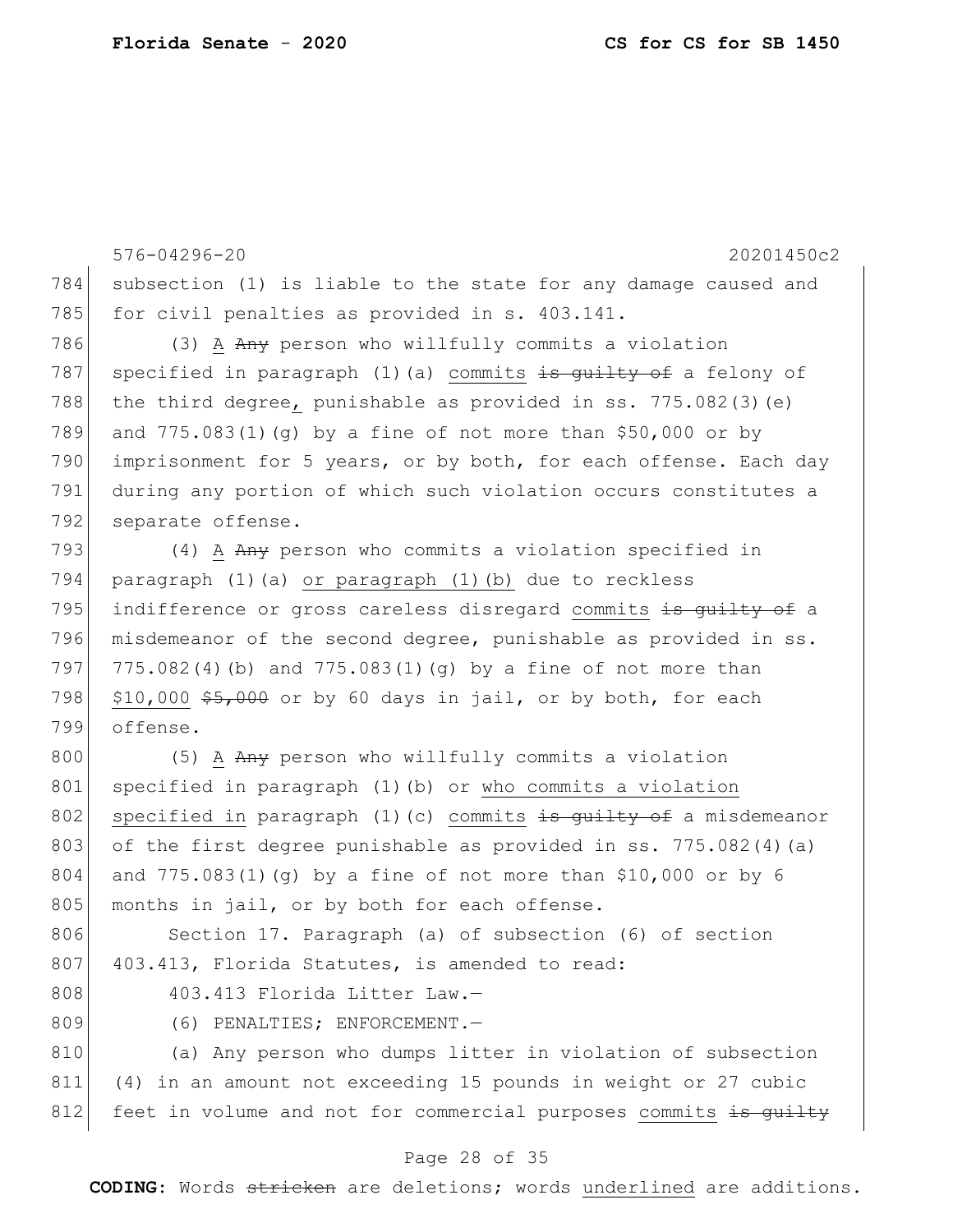576-04296-20 20201450c2 813  $\theta$  a noncriminal infraction, punishable by a civil penalty of 814 \$150 \$100, from which \$50 shall be deposited into the Solid 815 Waste Management Trust Fund to be used for the solid waste 816 | management grant program pursuant to s. 403.7095. In addition, 817 the court may require the violator to pick up litter or perform 818 other labor commensurate with the offense committed. 819 Section 18. Subsection (5) of section 403.7234, Florida 820 Statutes, is amended to read: 821 403.7234 Small quantity generator notification and 822 verification program.-823 (5) Any small quantity generator who does not comply with 824 the requirements of subsection (4) and who has received a 825 notification and survey in person or through one certified 826 letter from the county is subject to a fine of between  $$75$   $$50$ 827 and \$150  $$400$  per day for a maximum of 100 days. The county may 828 collect such fines and deposit them in its general revenue fund. 829 Fines collected by the county shall be used to carry out the 830 notification and verification procedure established in this 831 section. If there are excess funds after the notification and 832 verification procedures have been completed, such funds shall be 833 used for hazardous and solid waste management purposes only. 834 Section 19. Subsection (3) of section 403.726, Florida 835 Statutes, is amended to read: 836 403.726 Abatement of imminent hazard caused by hazardous 837 substance.-838 (3) An imminent hazard exists if any hazardous substance 839 creates an immediate and substantial danger to human health, 840 safety, or welfare or to the environment. The department may

## Page 29 of 35

841 institute action in its own name, using the procedures and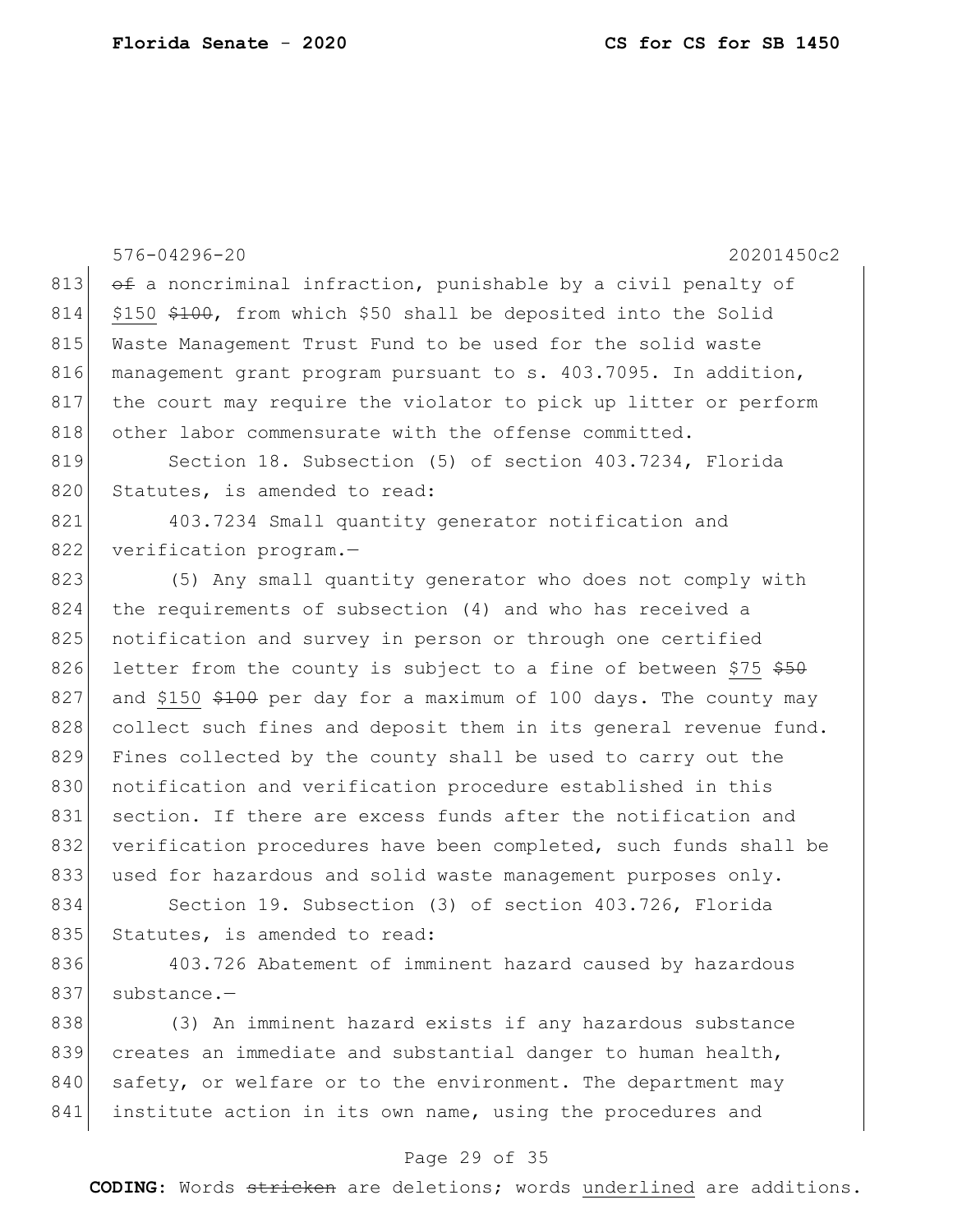576-04296-20 20201450c2 842 remedies of s. 403.121 or s. 403.131, to abate an imminent 843 hazard. However, the department is authorized to recover a civil 844 penalty of not more than  $$37,500$   $$25,000$  for each day of 845 continued violation. Whenever serious harm to human health, 846 safety, and welfare; the environment; or private or public 847 property may occur prior to completion of an administrative 848 hearing or other formal proceeding that which might be initiated 849 to abate the risk of serious harm, the department may obtain, ex 850 parte, an injunction without paying filing and service fees 851 prior to the filing and service of process. 852 Section 20. Paragraph (a) of subsection (3) of section 853 403.727, Florida Statutes, is amended to read: 854 403.727 Violations; defenses, penalties, and remedies.-855 (3) Violations of the provisions of this act are punishable 856 as follows: 857 (a) Any person who violates the provisions of this act, the 858 rules or orders of the department, or the conditions of a permit 859 is liable to the state for any damages specified in s. 403.141 860 and for a civil penalty of not more than \$75,000 \$50,000 for 861 each day of continued violation, except as otherwise provided 862 herein. The department may revoke any permit issued to the 863 violator. In any action by the department against a small 864 hazardous waste generator for the improper disposal of hazardous 865 wastes, a rebuttable presumption of improper disposal shall be 866 created if the generator was notified pursuant to s. 403.7234; 867 the generator shall then have the burden of proving that the 868 disposal was proper. If the generator was not so notified, the 869 burden of proving improper disposal shall be placed upon the 870 department.

## Page 30 of 35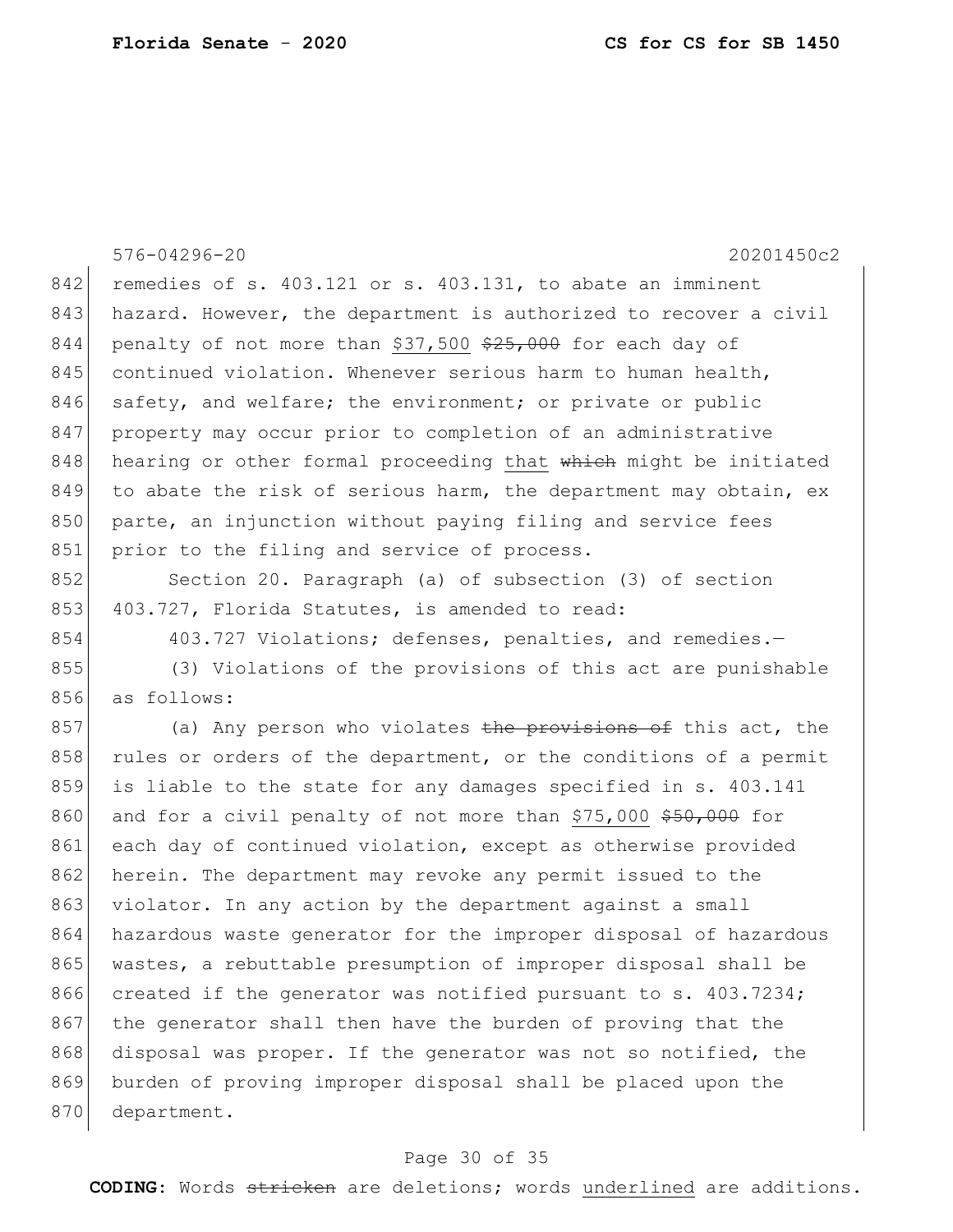899 tripled.

576-04296-20 20201450c2 871 Section 21. Subsection (8) of section 403.93345, Florida 872 Statutes, is amended to read: 873 403.93345 Coral reef protection.-874 (8) In addition to the compensation described in subsection 875  $(5)$ , the department may assess, per occurrence, civil penalties 876 according to the following schedule: 877 (a) For any anchoring of a vessel on a coral reef or for 878 any other damage to a coral reef totaling less than or equal to 879 an area of 1 square meter, \$225  $\frac{150}{100}$ , provided that a 880 responsible party who has anchored a recreational vessel as 881 defined in s. 327.02 which is lawfully registered or exempt from 882 registration pursuant to chapter 328 is issued, at least once, a 883 warning letter in lieu of penalty; with aggravating 884 circumstances, an additional \$225  $\frac{25}{7}$ ; occurring within a state 885 park or aquatic preserve, an additional \$225  $$150$ . 886 (b) For damage totaling more than an area of 1 square meter 887 but less than or equal to an area of 10 square meters, \$450  $$300$ 888 per square meter; with aggravating circumstances, an additional 889 \$450 \$300 per square meter; occurring within a state park or 890 aquatic preserve, an additional \$450 \$300 per square meter. 891 (c) For damage exceeding an area of 10 square meters, 892  $\frac{1}{1}$ ,500 \$1,000 per square meter; with aggravating circumstances, 893 an additional \$1,500  $\frac{1}{2}$ ,000 per square meter; occurring within a 894 state park or aquatic preserve, an additional \$1,500  $\frac{1}{2}$ ,000 per 895 square meter. 896 (d) For a second violation, the total penalty may be 897 doubled. 898 (e) For a third violation, the total penalty may be

## Page 31 of 35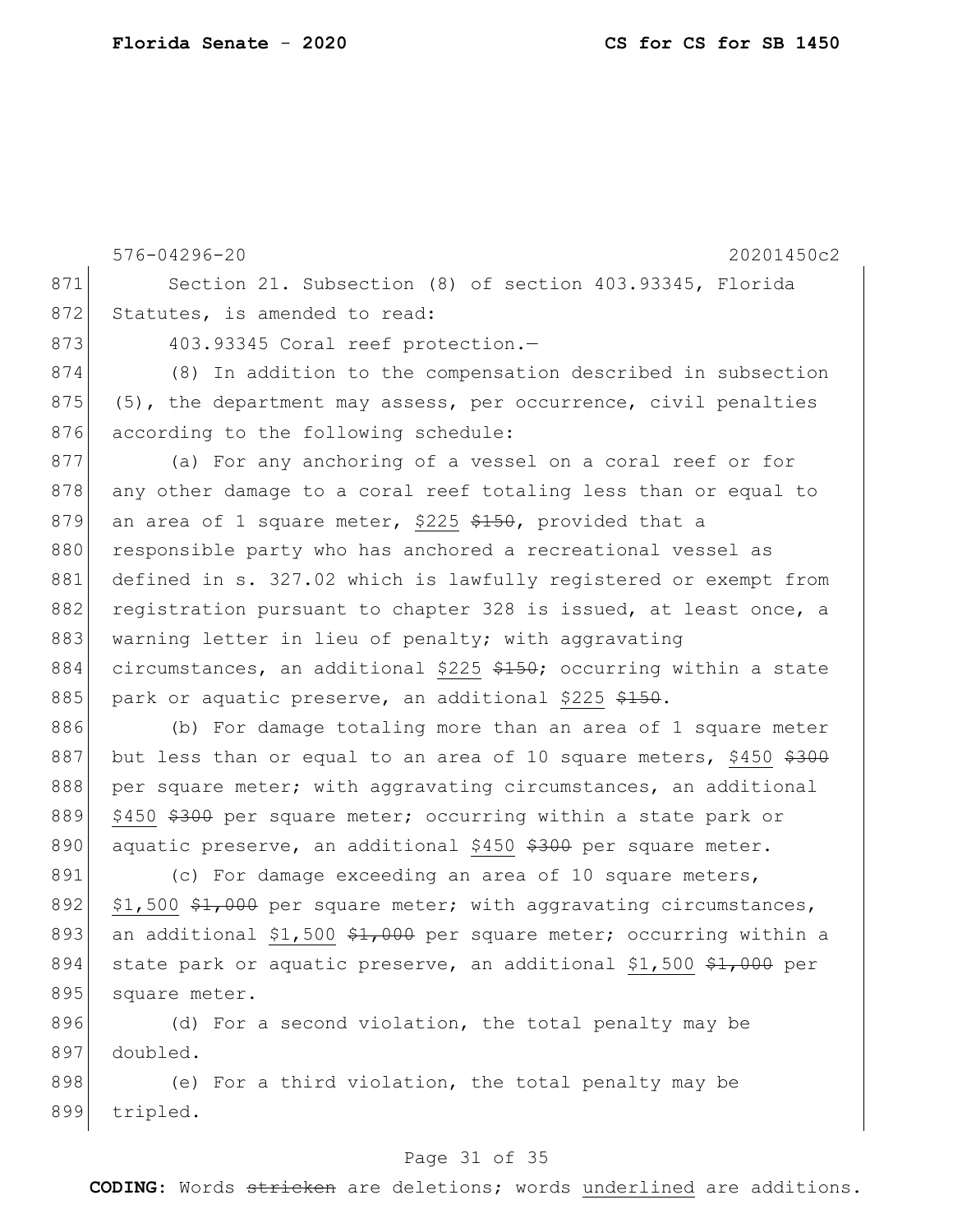|     | 576-04296-20<br>20201450c2                                       |
|-----|------------------------------------------------------------------|
| 900 | (f) For any violation after a third violation, the total         |
| 901 | penalty may be quadrupled.                                       |
| 902 | (q) The total of penalties levied may not exceed \$375,000       |
| 903 | $\frac{250}{100}$ , 000 per occurrence.                          |
| 904 | Section 22. Section 125.569, Florida Statutes, is created        |
| 905 | to read:                                                         |
| 906 | 125.569 Sanitary sewer lateral inspection program.-              |
| 907 | (1) As used in this section, the term "sanitary sewer            |
| 908 | lateral" means a privately owned pipeline connecting a property  |
| 909 | to the main sewer line which is maintained and repaired by the   |
| 910 | property owner.                                                  |
| 911 | (2) By July 1, 2022, counties are encouraged to establish        |
| 912 | an evaluation and rehabilitation program for sanitary sewer      |
| 913 | laterals on residential and commercial properties within the     |
| 914 | county's jurisdiction to identify and reduce extraneous flow     |
| 915 | from leaking sanitary sewer laterals. At a minimum, the program  |
| 916 | may do all of the following:                                     |
| 917 | (a) Establish a system to identify defective, damaged, or        |
| 918 | deteriorated sanitary sewer laterals on residential and          |
| 919 | commercial properties within the jurisdiction of the county.     |
| 920 | (b) Consider economical methods for a property owner to          |
| 921 | repair or replace a defective, damaged, or deteriorated sanitary |
| 922 | sewer lateral.                                                   |
| 923 | (c) Establish and maintain a publicly accessible database        |
| 924 | to store information concerning properties where a defective,    |
| 925 | damaged, or deteriorated sanitary sewer lateral has been         |
| 926 | identified. For each property, the database must include, but is |
| 927 | not limited to, the address of the property, the names of any    |
| 928 | persons the county notified concerning the faulty sanitary sewer |

# Page 32 of 35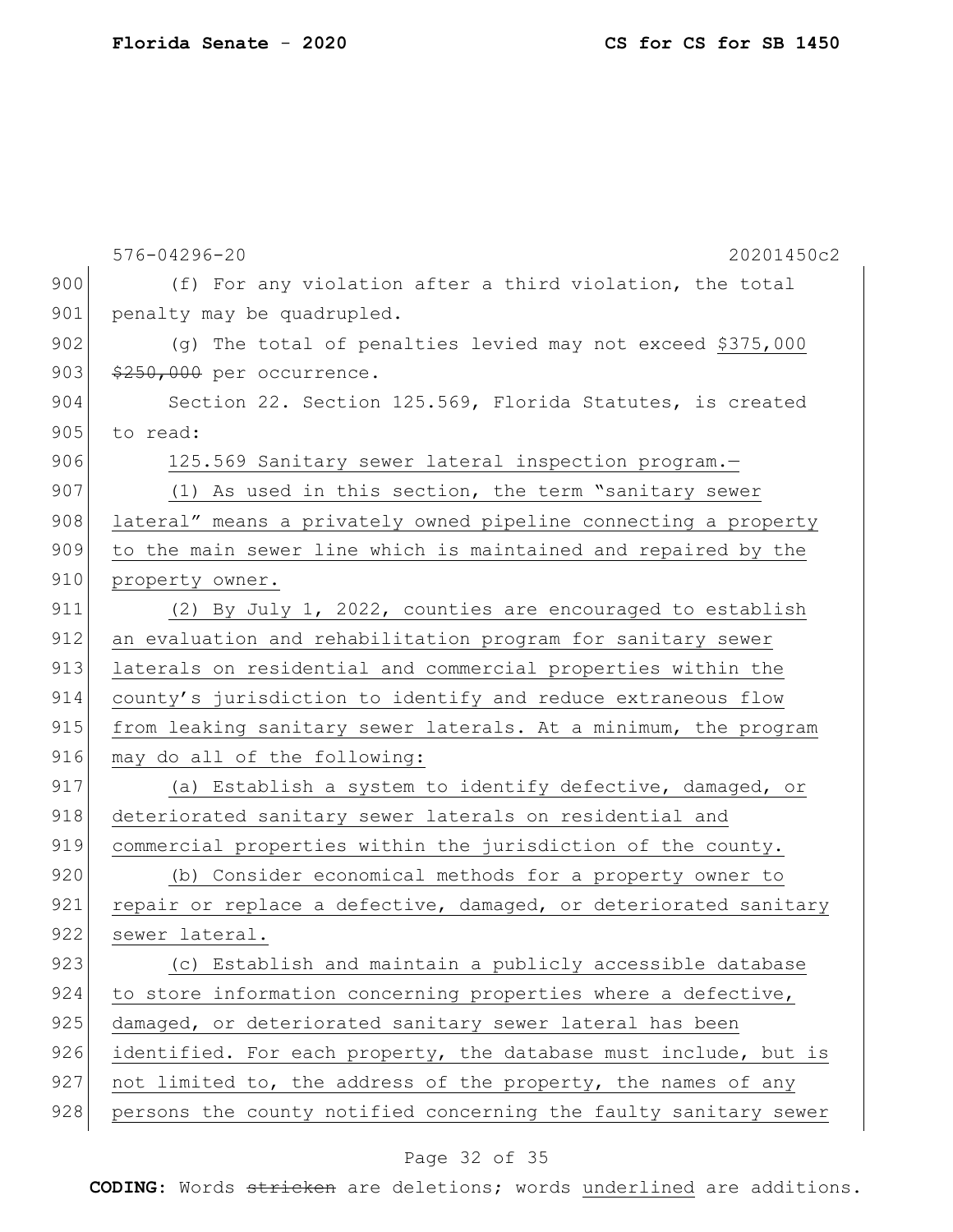|     | 576-04296-20<br>20201450c2                                       |
|-----|------------------------------------------------------------------|
| 929 | lateral, and the date and method of such notification.           |
| 930 | Section 23. Section 166.0481, Florida Statutes, is created       |
| 931 | to read:                                                         |
| 932 | 166.0481 Sanitary sewer lateral inspection program.-             |
| 933 | (1) As used in this section, the term "sanitary sewer            |
| 934 | lateral" means a privately owned pipeline connecting a property  |
| 935 | to the main sewer line which is maintained and repaired by the   |
| 936 | property owner.                                                  |
| 937 | (2) By July 1, 2022, municipalities are encouraged to            |
| 938 | establish an evaluation and rehabilitation program for sanitary  |
| 939 | sewer laterals on residential and commercial properties within   |
| 940 | the municipality's jurisdiction to identify and reduce           |
| 941 | extraneous flow from leaking sanitary sewer laterals. At a       |
| 942 | minimum, the program may do all of the following:                |
| 943 | (a) Establish a system to identify defective, damaged, or        |
| 944 | deteriorated sanitary sewer laterals on residential and          |
| 945 | commercial properties within the jurisdiction of the             |
| 946 | municipality.                                                    |
| 947 | (b) Consider economical methods for a property owner to          |
| 948 | repair or replace a defective, damaged, or deteriorated sanitary |
| 949 | sewer lateral.                                                   |
| 950 | (c) Establish and maintain a publicly accessible database        |
| 951 | to store information concerning properties where a defective,    |
| 952 | damaged, or deteriorated sanitary sewer lateral has been         |
| 953 | identified. For each property, the database must include, but is |
| 954 | not limited to, the address of the property, the names of any    |
| 955 | persons the municipality notified concerning the faulty sanitary |
| 956 | sewer lateral, and the date and method of such notification.     |
| 957 | Section 24. Section 689.301, Florida Statutes, is created        |

# Page 33 of 35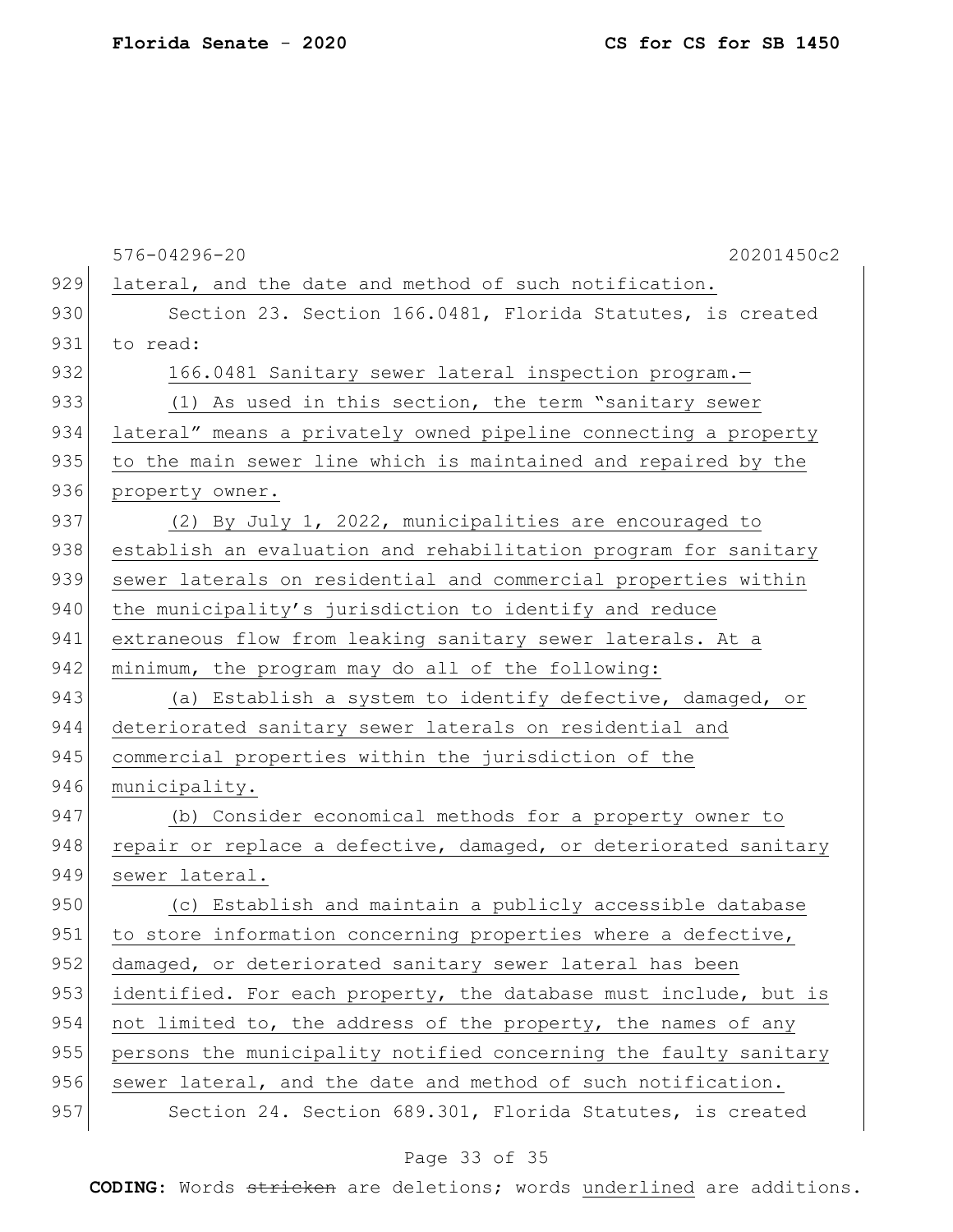|     | 20201450c2<br>576-04296-20                                       |
|-----|------------------------------------------------------------------|
| 958 | to read:                                                         |
| 959 | 689.301 Disclosure of known defects in sanitary sewer            |
| 960 | laterals to prospective purchaser. - Before executing a contract |
| 961 | for sale, a seller of real property shall disclose to a          |
| 962 | prospective purchaser any defects in the property's sanitary     |
| 963 | sewer lateral which are known to the seller. As used in this     |
| 964 | section, the term "sanitary sewer lateral" means the privately   |
| 965 | owned pipeline connecting a property to the main sewer line.     |
| 966 | Section 25. Subsection (5) of s. 823.11, Florida Statutes,       |
| 967 | is reenacted for the purpose of incorporating the amendment made |
| 968 | by this act to s. 376.16, Florida Statutes, in a reference       |
| 969 | thereto.                                                         |
| 970 | Section 26. Subsection (5) of s. 403.077, subsection (2) of      |
| 971 | s. 403.131, paragraph (d) of subsection (3) of s. 403.4154, and  |
| 972 | subsection (5) of s. 403.860, Florida Statutes, are reenacted    |
| 973 | for the purpose of incorporating the amendment made by this act  |
| 974 | to s. 403.121, Florida Statutes, in references thereto.          |
| 975 | Section 27. Subsection (10) of s. 403.708, subsection (7)        |
| 976 | of s. 403.7191, and s. 403.811, Florida Statutes, are reenacted  |
| 977 | for the purpose of incorporating the amendment made by this act  |
| 978 | to s. 403.141, Florida Statutes, in references thereto.          |
| 979 | Section 28. Subsection (2) of s. 403.7255, Florida               |
| 980 | Statutes, is reenacted for the purpose of incorporating the      |
| 981 | amendment made by this act to s. 403.161, Florida Statutes, in a |
| 982 | reference thereto.                                               |
| 983 | Section 29. Subsection (8) of s. 403.7186, Florida               |
| 984 | Statutes, is reenacted for the purpose of incorporating the      |
| 985 | amendments made by this act to ss. 403.141 and 403.161, Florida  |
| 986 | Statutes, in references thereto.                                 |

# Page 34 of 35